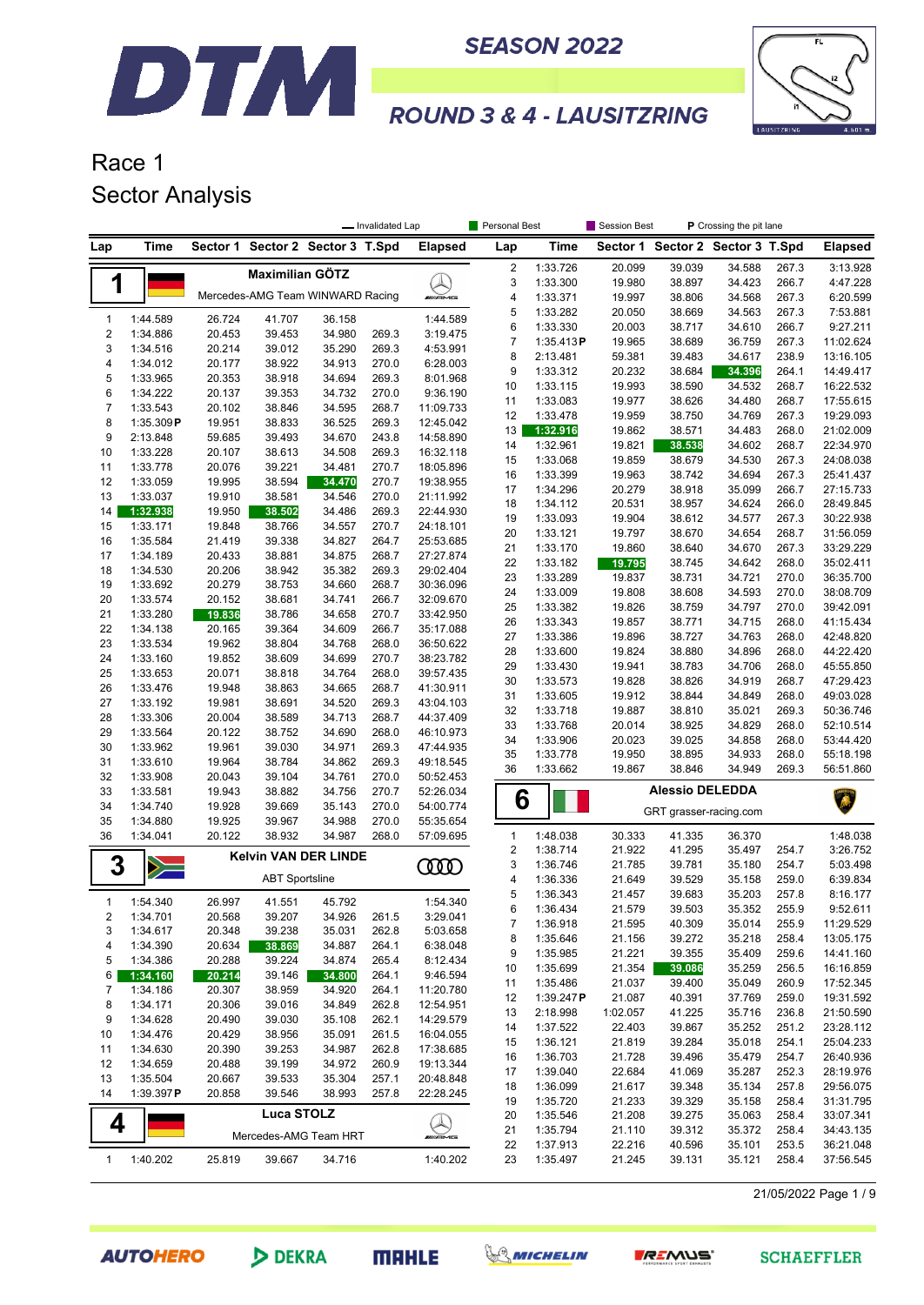



## Race 1 Sector Analysis

|                         |                      |                  | Personal Best<br>Session Best<br>P Crossing the pit lane<br>- Invalidated Lap |                                  |                |                        |                  |                      |                  |                                  |                  |                |                        |
|-------------------------|----------------------|------------------|-------------------------------------------------------------------------------|----------------------------------|----------------|------------------------|------------------|----------------------|------------------|----------------------------------|------------------|----------------|------------------------|
| Lap                     | <b>Time</b>          |                  |                                                                               | Sector 1 Sector 2 Sector 3 T.Spd |                | <b>Elapsed</b>         | Lap              | Time                 |                  | Sector 1 Sector 2 Sector 3 T.Spd |                  |                | <b>Elapsed</b>         |
| 24                      | 1:36.802             | 21.305           | 40.311                                                                        | 35.186                           | 259.0          | 39:33.347              | 29               | 1:33.821             | 19.868           | 39.038                           | 34.915           | 271.4          | 46:22.357              |
| 25                      | 1:35.475             | 21.144           | 39.143                                                                        | 35.188                           | 258.4          | 41:08.822              | 30               | 1:34.338             | 19.918           | 39.258                           | 35.162           | 270.7          | 47:56.695              |
| 26                      | 1:36.860             | 21.297           | 39.173                                                                        | 36.390                           | 256.5          | 42:45.682              | 31               | 1:34.225             | 19.980           | 39.345                           | 34.900           | 272.0          | 49:30.920              |
| 27                      | 1:37.256             | 21.412           | 39.582                                                                        | 36.262                           | 256.5          | 44:22.938              | 32               | 1:34.311             | 19.992           | 39.372                           | 34.947           | 271.4          | 51:05.231              |
| 28                      | 1:37.889             | 21.152           | 41.394                                                                        | 35.343                           | 260.2          | 46:00.827              | 33               | 1:34.150             | 19.904           | 39.252                           | 34.994           | 272.7          | 52:39.381              |
| 29                      | 1:36.197             | 20.799           | 40.317                                                                        | 35.081                           | 261.5          | 47:37.024              | 34               | 1:34.400             | 20.008           | 39.329                           | 35.063           | 271.4          | 54:13.781              |
| 30                      | 1:36.827             | 21.494           | 40.180                                                                        | 35.153                           | 238.9          | 49:13.851              | 35               | 1:34.433             | 19.935           | 39.586                           | 34.912           | 271.4          | 55:48.214              |
| 31                      | 1:38.419             | 20.897           | 40.843                                                                        | 36.679                           | 262.8          | 50:52.270              | 36               | 1:34.486             | 20.022           | 39.268                           | 35.196           | 271.4          | 57:22.700              |
| 32                      | 1:38.352             | 22.716           | 39.511                                                                        | 36.125                           | 257.1          | 52:30.622              |                  |                      |                  | <b>Marco WITTMANN</b>            |                  |                |                        |
| 33                      | 1:35.672             | 21.015           | 39.581                                                                        | 35.076                           | 262.1          | 54:06.294              | 1                |                      |                  |                                  |                  |                | <b>CHANGE</b>          |
| 34                      | 1:35.670             | 20.989           | 39.313                                                                        | 35.368                           | 260.9          | 55:41.964              |                  |                      |                  | <b>Walkenhorst Motorsport</b>    |                  |                |                        |
| 35                      | 1:35.572             | 21.345           | 39.295                                                                        | 34.932                           | 259.0          | 57:17.536              | $\mathbf{1}$     | 1:43.413             | 26.474           | 41.601                           | 35.338           |                | 1:43.413               |
|                         |                      |                  | <b>Ricardo FELLER</b>                                                         |                                  |                |                        | $\boldsymbol{2}$ | 1:34.832             | 20.321           | 39.779                           | 34.732           | 271.4          | 3:18.245               |
|                         | ٠                    |                  | <b>ABT Sportsline</b>                                                         |                                  |                | <b>COO</b>             | 3                | 1:33.836             | 19.923           | 39.253                           | 34.660           | 272.7          | 4:52.081               |
|                         |                      |                  |                                                                               |                                  |                |                        | 4                | 1:34.196             | 19.925           | 39.708                           | 34.563           | 273.4          | 6:26.277               |
| $\mathbf{1}$            | 1:42.364             | 26.102           | 41.208                                                                        | 35.054                           |                | 1:42.364               | 5                | 1:33.492             | 19.910           | 38.996                           | 34.586           | 274.8          | 7:59.769               |
| $\overline{c}$          | 1:34.222             | 20.203           | 39.292                                                                        | 34.727                           | 266.7          | 3:16.586               | 6                | 1:33.462             | 19.869           | 38.976                           | 34.617           | 273.4          | 9:33.231               |
| 3                       | 1:34.182             | 20.075           | 39.511                                                                        | 34.596                           | 270.0          | 4:50.768               | $\boldsymbol{7}$ | 1:33.535             | 19.911           | 38.990                           | 34.634           | 274.1          | 11:06.766              |
| $\overline{4}$          | 1:33.835             | 20.139           | 39.070                                                                        | 34.626                           | 268.7          | 6:24.603               | 8                | 1:33.766             | 19.951           | 39.129                           | 34.686           | 274.8          | 12:40.532              |
| 5                       | 1:33.717             | 20.198           | 38.873                                                                        | 34.646                           | 266.0          | 7:58.320               | 9                | 1:33.795             | 20.034           | 38.949                           | 34.812           | 271.4          | 14:14.327              |
| 6                       | 1:33.580             | 20.138           | 38.766                                                                        | 34.676                           | 266.7          | 9:31.900               | 10               | 1:33.521             | 19.935           | 38.803                           | 34.783           | 272.7          | 15:47.848              |
| $\overline{7}$          | $1:35.437$ P         | 20.172           | 38.815                                                                        | 36.450                           | 266.0          | 11:07.337              | 11               | 1:33.705             | 19.888           | 39.018                           | 34.799           | 274.1          | 17:21.553              |
| 8                       | 2:13.829             | 59.266           | 39.758                                                                        | 34.805                           | 241.6          | 13:21.166              | 12               | 1:33.585             | 19.928           | 38.875                           | 34.782           | 272.0          | 18:55.138              |
| 9                       | 1:34.153             | 20.452           | 39.094                                                                        | 34.607                           | 263.4          | 14:55.319              | 13               | 1:33.471             | 19.955           | 38.856                           | 34.660           | 271.4          | 20:28.609              |
| 10                      | 1:34.084             | 20.105           | 39.357                                                                        | 34.622                           | 267.3          | 16:29.403              | 14               | 1:33.459             | 19.847           | 38.840                           | 34.772           | 270.7          | 22:02.068              |
| 11                      | 1:33.291             | 19.986           | 38.735                                                                        | 34.570                           | 269.3          | 18:02.694              | 15               | 1:33.533             | 19.835           | 38.969                           | 34.729           | 274.1          | 23:35.601              |
| 12                      | 1:33.448             | 20.109<br>20.019 | 38.789                                                                        | 34.550<br>34.590                 | 265.4          | 19:36.142              | 16<br>17         | 1:33.738<br>1:34.134 | 19.930           | 39.028                           | 34.780           | 271.4<br>271.4 | 25:09.339<br>26:43.473 |
| 13<br>14                | 1:33.208<br>1:33.217 | 19.999           | 38.599                                                                        | 34.570                           | 266.7<br>266.7 | 21:09.350              | 18               | 1:35.112             | 19.961<br>20.238 | 39.130                           | 35.043<br>34.757 | 274.8          | 28:18.585              |
| 15                      | 1:34.343             | 20.402           | 38.648<br>39.038                                                              | 34.903                           | 264.7          | 22:42.567<br>24:16.910 | 19               | 1:34.305             | 20.023           | 40.117<br>39.434                 | 34.848           | 275.5          | 29:52.890              |
|                         |                      |                  |                                                                               |                                  |                |                        | 20               | 1:34.119             | 20.074           | 39.180                           | 34.865           | 271.4          | 31:27.009              |
| <b>10</b>               |                      |                  | <b>Esteban MUTH</b>                                                           |                                  |                | Ü                      | 21               | 1:34.107             | 20.010           | 39.080                           | 35.017           | 273.4          | 33:01.116              |
|                         |                      |                  | Walkenhorst Motorsport                                                        |                                  |                |                        | 22               | 1:33.980             | 19.912           | 39.121                           | 34.947           | 272.7          | 34:35.096              |
|                         |                      |                  |                                                                               |                                  |                |                        | 23               | 1:36.117P            | 19.976           | 39.099                           | 37.042           | 271.4          | 36:11.213              |
| $\mathbf{1}$            | 1:45.532             | 27.023           | 42.388                                                                        | 36.121                           |                | 1:45.532               | 24               | 2:24.481             | 1:03.960         | 43.340                           | 37.181           | 248.3          | 38:35.694              |
| $\overline{\mathbf{c}}$ | 1:35.387             | 20.442           | 40.113                                                                        | 34.832                           | 270.0          | 3:20.919               | 25               | 2:00.581P            | 28.188           | 46.223                           | 46.170           | 186.2          | 40:36.275              |
| 3                       | 1:34.059             | 20.001           | 39.348                                                                        | 34.710                           | 274.1          | 4:54.978               |                  |                      |                  | <b>Dev GORE</b>                  |                  |                |                        |
| 4<br>5                  | 1:35.945<br>1:34.077 | 20.253<br>20.089 | 40.113<br>39.220                                                              | 35.579<br>34.768                 | 271.4<br>272.7 | 6:30.923<br>8:05.000   | 12               |                      |                  |                                  |                  |                | ŒŒ                     |
| 6                       | 1:33.817             | 19.924           | 39.163                                                                        | 34.730                           | 273.4          | 9:38.817               |                  |                      |                  | <b>Team Rosberg</b>              |                  |                |                        |
| $\overline{7}$          | 1:33.865             | 19.921           | 39.184                                                                        | 34.760                           | 273.4          | 11:12.682              | $\mathbf{1}$     | 1:47.362             | 28.032           | 43.258                           | 36.072           |                | 1:47.362               |
| 8                       | $1:35.757$ P         | 19.906           | 39.167                                                                        | 36.684                           | 274.1          | 12:48.439              | $\overline{2}$   | 1:35.454             | 20.880           | 39.528                           | 35.046           | 264.1          | 3:22.816               |
| 9                       | 2:17.913             | 1:02.262         | 40.495                                                                        | 35.156                           | 247.1          | 15:06.352              | 3                | 1:34.827             | 20.392           | 39.508                           | 34.927           | 267.3          | 4:57.643               |
| 10                      | 1:33.945             | 20.187           | 39.041                                                                        | 34.717                           | 270.7          | 16:40.297              | 4                | 1:34.618             | 20.492           | 39.108                           | 35.018           | 266.7          | 6:32.261               |
| 11                      | 1:33.393             | 19.947           | 38.852                                                                        | 34.594                           | 270.7          | 18:13.690              | 5                | 1:34.845             | 20.523           | 39.302                           | 35.020           | 266.7          | 8:07.106               |
| 12                      | 1:34.726             | 20.096           | 40.005                                                                        | 34.625                           | 269.3          | 19:48.416              | 6                | 1:34.989             | 20.419           | 39.178                           | 35.392           | 265.4          | 9:42.095               |
| 13                      | 1:33.904             | 20.033           | 38.999                                                                        | 34.872                           | 270.0          | 21:22.320              | 7                | 1:36.844 $P$         | 20.370           | 39.802                           | 36.672           | 267.3          | 11:18.939              |
| 14                      | 1:33.765             | 20.010           | 38.964                                                                        | 34.791                           | 270.0          | 22:56.085              | 8                | 2:16.296             | 1:01.012         | 40.178                           | 35.106           | 238.9          | 13:35.235              |
| 15                      | 1:33.856             | 20.004           | 39.181                                                                        | 34.671                           | 270.7          | 24:29.941              | 9                | 1:34.582             | 21.144           | 38.702                           | 34.736           | 259.0          | 15:09.817              |
| 16                      | 1:34.182             | 20.175           | 39.087                                                                        | 34.920                           | 272.0          | 26:04.123              | 10               | 1:34.137             | 20.341           | 38.881                           | 34.915           | 266.0          | 16:43.954              |
| 17                      | 1:33.896             | 19.988           | 39.039                                                                        | 34.869                           | 272.0          | 27:38.019              | 11               | 1:34.343             | 20.382           | 39.097                           | 34.864           | 264.1          | 18:18.297              |
| 18                      | 1:33.696             | 20.031           | 38.888                                                                        | 34.777                           | 271.4          | 29:11.715              | 12               | 1:34.279             | 20.325           | 38.996                           | 34.958           | 264.7          | 19:52.576              |
| 19                      | 1:33.923             | 19.858           | 39.124                                                                        | 34.941                           | 272.0          | 30:45.638              | 13               | 1:33.905             | 20.286           | 38.746                           | 34.873           | 265.4          | 21:26.481              |
| 20                      | 1:33.308             | 19.789           | 38.791                                                                        | 34.728                           | 272.0          | 32:18.946              | 14               | 1:33.848             | 20.177           | 38.732                           | 34.939           | 265.4          | 23:00.329              |
| 21                      | 1:33.212             | 19.763           | 38.738                                                                        | 34.711                           | 272.0          | 33:52.158              | 15               | 1:34.256             | 20.131           | 38.984                           | 35.141           | 266.0          | 24:34.585              |
| 22                      | 1:33.492             | 19.848           | 38.864                                                                        | 34.780                           | 272.0          | 35:25.650              | 16               | 1:34.730             | 20.701           | 39.271                           | 34.758           | 263.4          | 26:09.315              |
| 23                      | 1:33.473             | 19.818           | 39.017                                                                        | 34.638                           | 271.4          | 36:59.123              | 17               | 1:34.932             | 20.839           | 39.068                           | 35.025           | 263.4          | 27:44.247              |
| 24                      | 1:34.640             | 19.805           | 39.827                                                                        | 35.008                           | 274.8          | 38:33.763              | 18               | 1:34.792             | 20.673           | 38.904                           | 35.215           | 262.8          | 29:19.039              |
| 25                      | 1:33.617             | 19.827           | 39.015                                                                        | 34.775                           | 272.7          | 40:07.380              | 19               | 1:34.046             | 20.293           | 38.836                           | 34.917           | 264.7          | 30:53.085              |
| 26                      | 1:33.795             | 19.815           | 39.192                                                                        | 34.788                           | 272.0          | 41:41.175              | 20               | 1:34.068             | 20.215           | 38.953                           | 34.900           | 265.4          | 32:27.153              |
| 27                      | 1:33.558             | 19.901           | 38.944                                                                        | 34.713                           | 270.0          | 43:14.733              | 21               | 1:34.080             | 20.264           | 38.895                           | 34.921           | 264.7          | 34:01.233              |
| 28                      | 1:33.803             | 19.927           | 39.096                                                                        | 34.780                           | 270.7          | 44:48.536              | 22               | 1:33.959             | 20.255           | 38.925                           | 34.779           | 264.1          | 35:35.192              |

21/05/2022 Page 2 / 9

**AUTOHERO** 

DEKRA





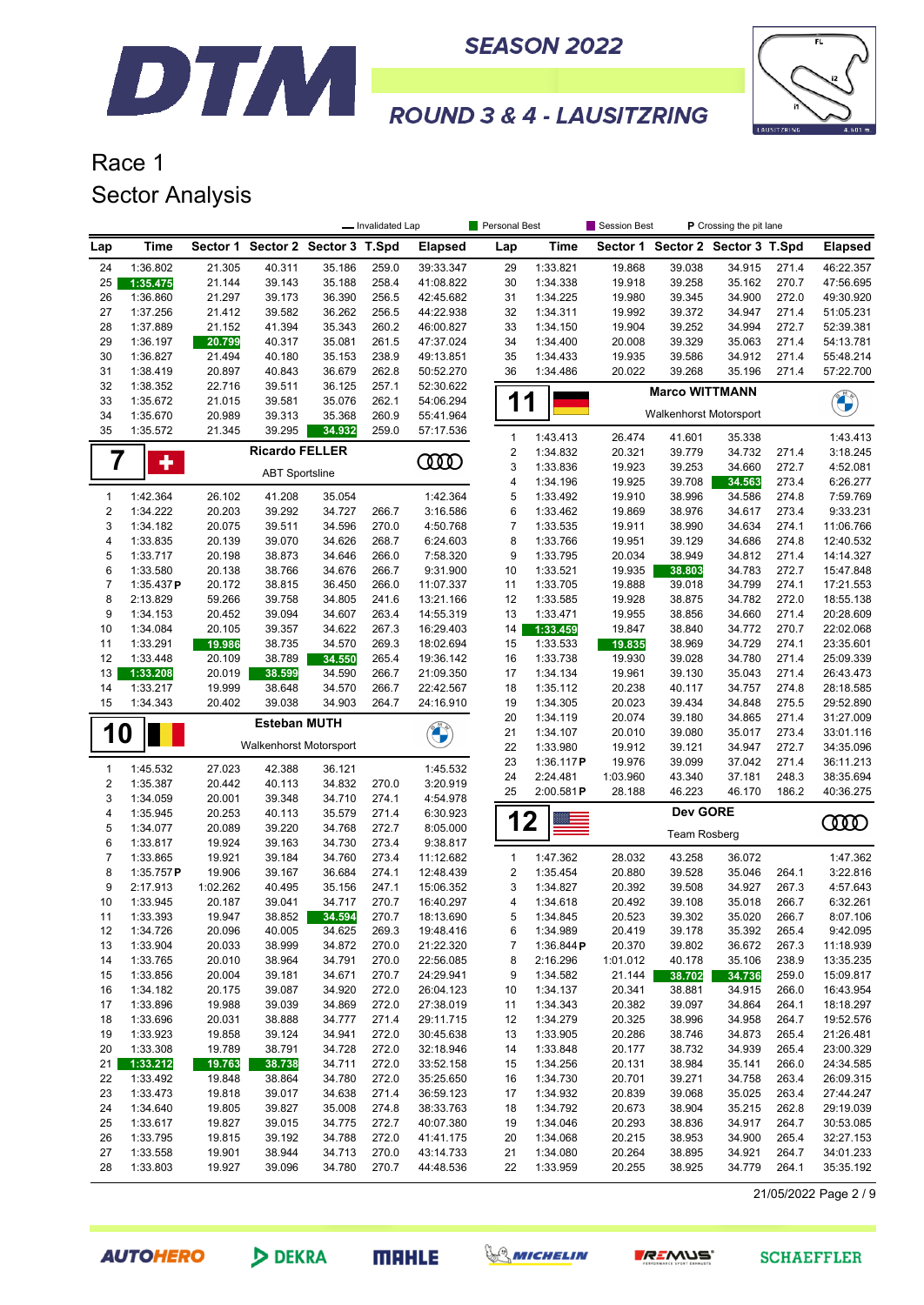

**SEASON 2022** 



## **ROUND 3 & 4 - LAUSITZRING**

## Race 1 Sector Analysis

|                              |                      |                  |                                    |                  | - Invalidated Lap |                        | Personal Best             |                      | Session Best<br>P Crossing the pit lane |                   |                                  |                |                           |
|------------------------------|----------------------|------------------|------------------------------------|------------------|-------------------|------------------------|---------------------------|----------------------|-----------------------------------------|-------------------|----------------------------------|----------------|---------------------------|
| Lap                          | Time                 |                  | Sector 1 Sector 2 Sector 3 T.Spd   |                  |                   | <b>Elapsed</b>         | Lap                       | Time                 |                                         |                   | Sector 1 Sector 2 Sector 3 T.Spd |                | <b>Elapsed</b>            |
| 23                           | 1:33.960             | 20.138           | 38.855                             | 34.967           | 264.7             | 37:09.152              | 6                         | 1:34.199             | 20.376                                  | 38.959            | 34.864                           | 266.7          | 9:40.215                  |
| 24                           | 1:34.128             | 20.185           | 38.981                             | 34.962           | 264.1             | 38:43.280              | 7                         | 1:34.040             | 20.519                                  | 38.974            | 34.547                           | 264.7          | 11:14.255                 |
| 25                           | 1:34.387             | 20.358           | 39.089                             | 34.940           | 263.4             | 40:17.667              | 8                         | 1:33.587             | 20.258                                  | 38.717            | 34.612                           | 266.0          | 12:47.842                 |
| 26                           | 1:34.199             | 20.269           | 38.924                             | 35.006           | 264.7             | 41:51.866              | 9                         | 1:34.048             | 20.481                                  | 38.940            | 34.627                           | 264.7          | 14:21.890                 |
| 27                           | 1:33.796             | 20.231           | 38.780                             | 34.785           | 264.7             | 43:25.662              | 10                        | 1:35.600P            | 20.322                                  | 38.715            | 36.563                           | 265.4          | 15:57.490                 |
| 28                           | 1:34.635             | 20.089           | 39.431                             | 35.115           | 266.0             | 45:00.297              | 11                        | 2:15.397             | 1:00.029                                | 40.546            | 34.822                           | 242.2          | 18:12.887                 |
| 29<br>30                     | 1:34.490<br>1:34.179 | 20.296<br>20.221 | 39.156<br>38.945                   | 35.038<br>35.013 | 263.4<br>264.1    | 46:34.787<br>48:08.966 | 12<br>13                  | 1:35.261<br>1:34.518 | 20.974<br>20.727                        | 39.644<br>39.027  | 34.643<br>34.764                 | 259.6<br>262.8 | 19:48.148<br>21:22.666    |
| 31                           | 1:34.266             | 20.186           | 39.015                             | 35.065           | 266.0             | 49:43.232              | 14                        | 1:33.813             | 20.327                                  | 38.808            | 34.678                           | 264.1          | 22:56.479                 |
| 32                           | 1:34.359             | 20.190           | 39.080                             | 35.089           | 266.0             | 51:17.591              | 15                        | 1:33.930             | 20.084                                  | 39.129            | 34.717                           | 266.7          | 24:30.409                 |
| 33                           | 1:34.353             | 20.270           | 38.987                             | 35.096           | 264.7             | 52:51.944              | 16                        | 1:34.208             | 20.094                                  | 39.159            | 34.955                           | 268.7          | 26:04.617                 |
| 34                           | 1:35.129             | 20.325           | 39.374                             | 35.430           | 263.4             | 54:27.073              | 17                        | 1:34.432             | 20.551                                  | 38.990            | 34.891                           | 265.4          | 27:39.049                 |
| 35                           | 1:34.960             | 20.228           | 39.389                             | 35.343           | 265.4             | 56:02.033              | 18                        | 1:34.185             | 20.380                                  | 39.055            | 34.750                           | 260.2          | 29:13.234                 |
| 36                           | 1:35.770             | 20.299           | 39.576                             | 35.895           | 264.7             | 57:37.803              | 19                        | 1:33.842             | 20.378                                  | 38.926            | 34.538                           | 264.1          | 30:47.076                 |
|                              |                      |                  | <b>Maximilian BUHK</b>             |                  |                   |                        | 20                        | 1:33.520             | 20.217                                  | 38.627            | 34.676                           | 265.4          | 32:20.596                 |
|                              | 8                    |                  |                                    |                  |                   | A)<br>Aliana           | 21                        | 1:33.858             | 20.205                                  | 38.936            | 34.717                           | 266.0          | 33:54.454                 |
|                              |                      |                  | Mercedes-AMG Team Mücke Motorsport |                  |                   |                        | 22                        | 1:33.586             | 20.145                                  | 38.882            | 34.559                           | 266.0          | 35:28.040                 |
| $\mathbf{1}$                 | 1:45.206             | 27.443           | 42.117                             | 35.646           |                   | 1:45.206               | 23                        | 1:33.843             | 20.433                                  | 38.852            | 34.558                           | 262.8          | 37:01.883                 |
| $\overline{2}$               | 1:35.263             | 20.536           | 39.642                             | 35.085           | 267.3             | 3:20.469               | 24                        | 1:33.927             | 20.274                                  | 38.879            | 34.774                           | 264.7          | 38:35.810                 |
| 3                            | 1:34.416             | 20.170           | 39.149                             | 35.097           | 267.3             | 4:54.885               | 25<br>26                  | 1:33.992<br>1:34.031 | 20.319<br>20.356                        | 38.981<br>38.972  | 34.692<br>34.703                 | 262.1<br>264.1 | 40:09.802<br>41:43.833    |
| 4                            | 1:35.395             | 20.278           | 40.189                             | 34.928           | 267.3             | 6:30.280               | 27                        | 1:33.799             | 20.340                                  | 38.805            | 34.654                           | 264.7          | 43:17.632                 |
| 5                            | 1:33.537             | 20.200           | 38.793                             | 34.544           | 267.3             | 8:03.817               | 28                        | 1:34.258             | 20.449                                  | 39.058            | 34.751                           | 263.4          | 44:51.890                 |
| 6                            | 1:33.690             | 20.122           | 38.984                             | 34.584           | 266.7             | 9:37.507               | 29                        | 1:34.223             | 20.403                                  | 39.050            | 34.770                           | 262.8          | 46:26.113                 |
| $\overline{7}$               | 1:33.737             | 20.190           | 38.989                             | 34.558           | 266.0             | 11:11.244              | 30                        | 1:34.556             | 20.420                                  | 39.144            | 34.992                           | 263.4          | 48:00.669                 |
| 8                            | 1:33.481             | 20.111           | 38.802                             | 34.568           | 267.3             | 12:44.725              | 31                        | 1:35.201             | 20.956                                  | 39.345            | 34.900                           | 264.7          | 49:35.870                 |
| 9<br>10                      | 1:33.395<br>1:33.478 | 20.175           | 38.700<br>38.667                   | 34.520<br>34.741 | 266.0<br>266.7    | 14:18.120<br>15:51.598 | 32                        | 1:34.026             | 20.311                                  | 38.939            | 34.776                           | 266.7          | 51:09.896                 |
| 11                           | 1:33.607             | 20.070<br>20.131 | 38.788                             | 34.688           | 268.0             | 17:25.205              | 33                        | 1:34.610             | 20.685                                  | 39.120            | 34.805                           | 260.2          | 52:44.506                 |
| 12                           | 1:34.071             | 20.115           | 39.174                             | 34.782           | 267.3             | 18:59.276              | 34                        | 1:33.983             | 20.273                                  | 38.806            | 34.904                           | 264.7          | 54:18.489                 |
| 13                           | 1:34.041             | 20.252           | 38.951                             | 34.838           | 266.7             | 20:33.317              | 35                        | 1:33.918             | 20.281                                  | 38.866            | 34.771                           | 264.7          | 55:52.407                 |
| 14                           | 1:36.155P            | 20.307           | 38.833                             | 37.015           | 266.7             | 22:09.472              | 36                        | 1:34.116             | 20.414                                  | 39.011            | 34.691                           | 263.4          | 57:26.523                 |
| 15                           | 2:17.923             | 1:03.898         | 39.583                             | 34.442           | 241.6             | 24:27.395              |                           |                      |                                         | <b>Lucas AUER</b> |                                  |                |                           |
| 16                           | 1:33.573             | 20.602           | 38.564                             | 34.407           | 263.4             | 26:00.968              | 22                        |                      |                                         |                   | Mercedes-AMG Team WINWARD        |                | $\bigotimes_{\mathbb{Z}}$ |
| 17                           | 1:33.725             | 20.731           | 38.515                             | 34.479           | 263.4             | 27:34.693              |                           |                      |                                         |                   |                                  |                |                           |
| 18                           | 1:33.270             | 20.315           | 38.522                             | 34.433           | 266.0             | 29:07.963              | $\mathbf{1}$              | 1:39.286             | 25.617                                  | 39.261            | 34.408                           |                | 1:39.286                  |
| 19                           | 1:33.222             | 20.076           | 38.508                             | 34.638           | 266.7             | 30:41.185              | $\overline{c}$            | 1:33.540             | 20.039                                  | 38.926            | 34.575                           | 266.7          | 3:12.826                  |
| 20                           | 1:33.480             | 20.104           | 38.793                             | 34.583           | 266.7             | 32:14.665              | 3                         | 1:33.427             | 20.019                                  | 38.864            | 34.544                           | 267.3          | 4:46.253                  |
| 21<br>22                     | 1:33.062<br>1:33.382 | 20.056<br>20.040 | 38.569<br>38.772                   | 34.437<br>34.570 | 266.7<br>266.7    | 33:47.727<br>35:21.109 | 4<br>5                    | 1:33.176<br>1:33.159 | 20.002<br>20.048                        | 38.746<br>38.642  | 34.428<br>34.469                 | 267.3<br>267.3 | 6:19.429<br>7:52.588      |
| 23                           | 1:33.358             | 19.995           | 38.680                             | 34.683           | 266.7             | 36:54.467              | 6                         | 1:33.204             | 20.045                                  | 38.659            | 34.500                           | 266.7          | 9:25.792                  |
| 24                           | 1:33.574             | 20.036           | 38.898                             | 34.640           | 268.7             | 38:28.041              | $\overline{\mathfrak{c}}$ | 1:35.079P            | 19.994                                  | 38.632            | 36.453                           | 267.3          | 11:00.871                 |
| 25                           | 1:33.493             | 19.995           | 38.850                             | 34.648           | 268.7             | 40:01.534              | 8                         | 2:17.222             | 1:03.378                                | 39.406            | 34.438                           | 241.6          | 13:18.093                 |
| 26                           | 1:33.379             | 20.132           | 38.703                             | 34.544           | 266.0             | 41:34.913              | 9                         | 1:33.279             | 20.074                                  | 38.753            | 34.452                           | 268.7          | 14:51.372                 |
| 27                           | 1:33.249             | 20.034           | 38.583                             | 34.632           | 267.3             | 43:08.162              | 10                        | 1:32.967             | 20.031                                  | 38.502            | 34.434                           | 269.3          | 16:24.339                 |
| 28                           | 1:33.323             | 20.000           | 38.701                             | 34.622           | 264.7             | 44:41.485              | 11                        | 1:33.079             | 19.923                                  | 38.673            | 34.483                           | 270.7          | 17:57.418                 |
| 29                           | 1:33.756             | 20.069           | 38.943                             | 34.744           | 266.7             | 46:15.241              | 12                        | 1:32.974             | 19.846                                  | 38.575            | 34.553                           | 269.3          | 19:30.392                 |
| 30                           | 1:33.804             | 20.147           | 38.935                             | 34.722           | 266.0             | 47:49.045              | 13                        | 1:32.908             | 19.801                                  | 38.600            | 34.507                           | 270.0          | 21:03.300                 |
| 31                           | 1:33.471             | 20.046           | 38.685                             | 34.740           | 266.7             | 49:22.516              | 14                        | 1:33.131             | 19.903                                  | 38.601            | 34.627                           | 270.0          | 22:36.431                 |
| 32                           | 1:33.457             | 19.947           | 38.691                             | 34.819           | 268.7             | 50:55.973              | 15                        | 1:33.124             | 19.883                                  | 38.732            | 34.509                           | 270.0          | 24:09.555                 |
| 33                           | 1:34.000             | 20.082           | 38.893                             | 35.025           | 267.3             | 52:29.973              | 16                        | 1:33.479             | 19.973                                  | 38.859            | 34.647                           | 268.7          | 25:43.034                 |
| 34                           | 1:33.708             | 20.076           | 38.836                             | 34.796           | 268.0             | 54:03.681              | 17                        | 1:34.351             | 20.276                                  | 39.062            | 35.013                           | 266.7          | 27:17.385                 |
| 35<br>36                     | 1:33.819<br>1:33.719 | 19.966<br>19.994 | 39.030                             | 34.823           | 267.3             | 55:37.500              | 18                        | 1:34.244             | 20.190                                  | 39.133            | 34.921                           | 270.0          | 28:51.629<br>30:24.964    |
|                              |                      |                  | 38.906                             | 34.819           | 268.0             | 57:11.219              | 19<br>20                  | 1:33.335<br>1:32.964 | 19.978<br>19.864                        | 38.688<br>38.552  | 34.669<br>34.548                 | 269.3<br>270.0 | 31:57.928                 |
| 19                           | ٠                    |                  | <b>Rolf INEICHEN</b>               |                  |                   | Â                      | 21                        | 1:33.067             | 19.767                                  | 38.689            | 34.611                           | 270.0          | 33:30.995                 |
|                              |                      |                  | <b>GRT</b>                         |                  |                   |                        | 22                        | 1:33.148             | 19.787                                  | 38.739            | 34.622                           | 269.3          | 35:04.143                 |
|                              |                      |                  |                                    |                  |                   |                        | 23                        | 1:33.203             | 19.801                                  | 38.752            | 34.650                           | 270.7          | 36:37.346                 |
| $\mathbf{1}$                 | 1:45.921             | 28.333           | 41.739                             | 35.849           |                   | 1:45.921               | 24                        | 1:33.957             | 19.829                                  | 39.386            | 34.742                           | 270.0          | 38:11.303                 |
| $\overline{\mathbf{c}}$<br>3 | 1:36.038             | 20.953           | 39.861                             | 35.224           | 264.1             | 3:21.959               | 25                        | 1:33.274             | 19.822                                  | 38.782            | 34.670                           | 270.7          | 39:44.577                 |
| 4                            | 1:34.423<br>1:35.022 | 20.441<br>20.412 | 39.133<br>39.490                   | 34.849<br>35.120 | 264.7<br>266.7    | 4:56.382<br>6:31.404   | 26                        | 1:33.435             | 19.873                                  | 38.862            | 34.700                           | 269.3          | 41:18.012                 |
| 5                            | 1:34.612             | 20.478           | 39.176                             | 34.958           | 266.7             | 8:06.016               | 27                        | 1:33.251             | 19.895                                  | 38.685            | 34.671                           | 269.3          | 42:51.263                 |
|                              |                      |                  |                                    |                  |                   |                        |                           |                      |                                         |                   |                                  |                |                           |

21/05/2022 Page 3 / 9







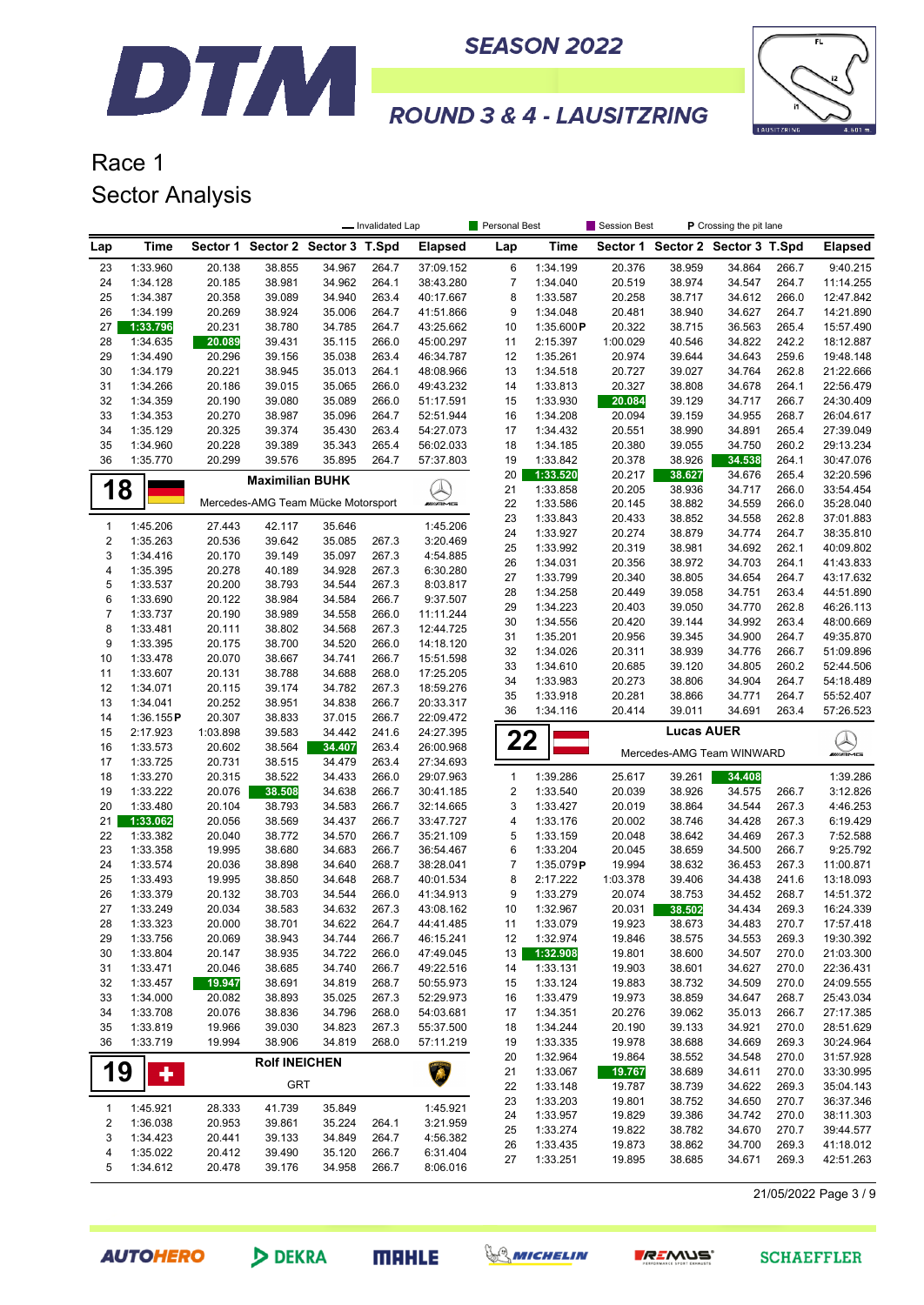

## Race 1 Sector Analysis

|                         |                      | - Invalidated Lap |                                  |                  |                |                        | Personal Best    |                       | Session Best<br><b>P</b> Crossing the pit lane |                  |                                  |                |                           |
|-------------------------|----------------------|-------------------|----------------------------------|------------------|----------------|------------------------|------------------|-----------------------|------------------------------------------------|------------------|----------------------------------|----------------|---------------------------|
| Lap                     | Time                 |                   | Sector 1 Sector 2 Sector 3 T.Spd |                  |                | <b>Elapsed</b>         | Lap              | Time                  |                                                |                  | Sector 1 Sector 2 Sector 3 T.Spd |                | <b>Elapsed</b>            |
| 28                      | 1:33.291             | 19.818            | 38.732                           | 34.741           | 270.0          | 44:24.554              | 3                | 1:36.755              | 21.072                                         | 40.470           | 35.213                           | 260.2          | 5:02.545                  |
| 29                      | 1:33.736             | 19.912            | 39.153                           | 34.671           | 270.0          | 45:58.290              | 4                | 1:34.688              | 20.657                                         | 39.082           | 34.949                           | 262.8          | 6:37.233                  |
| 30                      | 1:33.492             | 19.909            | 38.869                           | 34.714           | 268.7          | 47:31.782              | 5                | 1:35.882              | 20.652                                         | 39.462           | 35.768                           | 263.4          | 8:13.115                  |
| 31                      | 1:33.651             | 19.912            | 38.881                           | 34.858           | 268.7          | 49:05.433              | 6                | 1:35.375              | 20.715                                         | 39.410           | 35.250                           | 263.4          | 9:48.490                  |
| 32                      | 1:33.843             | 19.929            | 39.020                           | 34.894           | 270.0          | 50:39.276              | $\boldsymbol{7}$ | 1:34.659              | 20.665                                         | 39.103           | 34.891                           | 262.8          | 11:23.149                 |
| 33                      | 1:33.733             | 19.904            | 38.994                           | 34.835           | 269.3          | 52:13.009              | 8                | 1:34.714              | 20.554                                         | 39.052           | 35.108                           | 262.8          | 12:57.863                 |
| 34<br>35                | 1:33.564<br>1:33.593 | 19.817<br>19.908  | 38.898<br>38.924                 | 34.849<br>34.761 | 270.0<br>268.7 | 53:46.573<br>55:20.166 | 9<br>10          | 1:34.790<br>1:34.752  | 20.652<br>20.680                               | 39.006<br>38.997 | 35.132<br>35.075                 | 262.8<br>261.5 | 14:32.653<br>16:07.405    |
| 36                      | 1:33.531             | 19.790            | 38.978                           | 34.763           | 270.7          | 56:53.697              | 11               | 1:34.720              | 20.646                                         | 39.080           | 34.994                           | 263.4          | 17:42.125                 |
|                         |                      |                   |                                  |                  |                |                        | 12               | 1:34.916              | 20.666                                         | 39.140           | 35.110                           | 262.8          | 19:17.041                 |
| 24                      |                      |                   | <b>Thomas PREINING</b>           |                  |                |                        | 13               | 1:34.888              | 20.648                                         | 39.137           | 35.103                           | 262.1          | 20:51.929                 |
|                         |                      |                   | KÜS Team Bernhard                |                  |                | PORSCHE                | 14               | 1:34.953              | 20.518                                         | 39.338           | 35.097                           | 259.6          | 22:26.882                 |
| 1                       | 1:44.552             | 27.217            | 41.731                           | 35.604           |                | 1:44.552               | 15               | 1:35.461              | 20.749                                         | 39.600           | 35.112                           | 256.5          | 24:02.343                 |
| $\boldsymbol{2}$        | 1:35.225             | 20.739            | 39.378                           | 35.108           | 270.0          | 3:19.777               | 16               | 1:35.412              | 20.774                                         | 39.434           | 35.204                           | 260.2          | 25:37.755                 |
| 3                       | 1:34.656             | 20.079            | 39.258                           | 35.319           | 270.0          | 4:54.433               | 17               | 1:36.780              | 21.159                                         | 39.675           | 35.946                           | 262.1          | 27:14.535                 |
| 4                       | 1:35.176             | 20.323            | 40.362                           | 34.491           | 264.7          | 6:29.609               | 18               | 1:37.942              | 21.705<br>20.665                               | 40.195           | 36.042<br>37.817                 | 257.8<br>265.4 | 28:52.477<br>30:31.406    |
| 5                       | 1:33.151             | 20.089            | 38.653                           | 34.409           | 270.0          | 8:02.760               | 19<br>20         | 1:38.929P<br>2:16.485 | 1:00.946                                       | 40.447<br>40.382 | 35.157                           | 240.0          | 32:47.891                 |
| 6                       | 1:33.973             | 20.063            | 39.340                           | 34.570           | 269.3          | 9:36.733               | 21               | 1:35.605              | 21.185                                         | 39.328           | 35.092                           | 255.9          | 34:23.496                 |
| $\overline{7}$          | 1:33.538             | 20.051            | 39.008                           | 34.479           | 270.0          | 11:10.271              | 22               | 1:35.040              | 20.821                                         | 39.057           | 35.162                           | 260.2          | 35:58.536                 |
| 8                       | 1:33.727             | 19.960            | 39.221                           | 34.546           | 271.4          | 12:43.998              | 23               | 1:34.354              | 20.672                                         | 38.878           | 34.804                           | 260.9          | 37:32.890                 |
| 9                       | 1:35.136P            | 20.022            | 38.732                           | 36.382           | 268.7          | 14:19.134              | 24               | 1:34.890              | 20.685                                         | 39.165           | 35.040                           | 262.8          | 39:07.780                 |
| 10                      | 2:15.261             | 1:01.576          | 39.301                           | 34.384           | 246.0          | 16:34.395              | 25               | 1:35.212              | 20.872                                         | 39.333           | 35.007                           | 259.6          | 40:42.992                 |
| 11                      | 1:33.044             | 20.052            | 38.572                           | 34.420           | 267.3          | 18:07.439              | 26               | 1:35.010              | 20.900                                         | 39.096           | 35.014                           | 259.6          | 42:18.002                 |
| 12                      | 1:32.943             | 19.999            | 38.634                           | 34.310           | 268.0          | 19:40.382              | 27               | 1:34.797              | 20.753                                         | 39.070           | 34.974                           | 260.2          | 43:52.799                 |
| 13                      | 1:32.576             | 19.879            | 38.456                           | 34.241           | 270.0          | 21:12.958              | 28               | 1:34.576              | 20.668                                         | 38.987           | 34.921                           | 261.5          | 45:27.375                 |
| 14                      | 1:32.878             | 19.843            | 38.591                           | 34.444           | 270.0          | 22:45.836              | 29               | 1:34.824              | 20.741                                         | 39.019           | 35.064                           | 260.2          | 47:02.199                 |
| 15<br>16                | 1:33.027<br>1:34.144 | 19.868            | 38.766<br>39.092                 | 34.393<br>34.514 | 269.3<br>265.4 | 24:18.863<br>25:53.007 | 30               | 1:34.845              | 20.790                                         | 39.045           | 35.010                           | 260.2          | 48:37.044                 |
| 17                      | 1:34.050             | 20.538<br>20.380  | 38.913                           | 34.757           | 268.0          | 27:27.057              | 31               | 1:35.053              | 20.671                                         | 39.227           | 35.155                           | 262.1          | 50:12.097                 |
| 18                      | 1:35.315             | 20.155            | 39.452                           | 35.708           | 268.7          | 29:02.372              | 32               | 1:35.122              | 20.711                                         | 39.162           | 35.249                           | 260.9          | 51:47.219                 |
| 19                      | 1:34.209             | 20.851            | 38.813                           | 34.545           | 264.7          | 30:36.581              | 33               | 1:35.889              | 20.921                                         | 39.608           | 35.360                           | 259.6          | 53:23.108                 |
| 20                      | 1:33.333             | 19.892            | 38.981                           | 34.460           | 269.3          | 32:09.914              | 34               | 1:35.610              | 20.958                                         | 39.371           | 35.281                           | 259.0          | 54:58.718                 |
| 21                      | 1:33.340             | 19.991            | 38.807                           | 34.542           | 268.0          | 33:43.254              | 35               | 1:35.053              | 20.938                                         | 39.076           | 35.039                           | 259.6          | 56:33.771                 |
| 22                      | 1:34.504             | 19.877            | 40.167                           | 34.460           | 274.8          | 35:17.758              | 36               | 1:35.098              | 20.863                                         | 39.262           | 34.973                           | 260.2          | 58:08.869                 |
| 23                      | 1:34.896             | 19.860            | 40.475                           | 34.561           | 268.7          | 36:52.654              |                  |                       |                                                |                  | <b>David SCHUMACHER</b>          |                |                           |
| 24                      | 1:33.099             | 19.905            | 38.806                           | 34.388           | 268.0          | 38:25.753              | 27               |                       |                                                |                  | Mercedes-AMG Team WINWARD        |                | $\bigotimes_{\mathbb{Z}}$ |
| 25                      | 1:33.155             | 19.896            | 38.823                           | 34.436           | 268.7          | 39:58.908              |                  |                       |                                                |                  |                                  |                |                           |
| 26                      | 1:33.544             | 19.863            | 39.122                           | 34.559           | 268.0          | 41:32.452              | $\mathbf{1}$     | 1:46.064              | 28.407                                         | 42.108           | 35.549                           |                | 1:46.064                  |
| 27                      | 1:33.274             | 19.818            | 38.855                           | 34.601           | 270.7          | 43:05.726              | $\overline{2}$   | 1:35.403              | 20.456                                         | 39.944           | 35.003                           | 268.7          | 3:21.467                  |
| 28                      | 1:34.808             | 21.080            | 39.281                           | 34.447           | 252.3          | 44:40.534              | 3                | 1:34.527              | 20.216                                         | 39.438           | 34.873                           | 268.0          | 4:55.994                  |
| 29                      | 1:40.366P            | 20.191            | 39.106                           | 41.069           | 264.7          | 46:20.900              | 4                | 1:35.156              | 20.622                                         | 39.343           | 35.191                           | 264.1          | 6:31.150                  |
|                         |                      |                   | <b>Philipp ENG</b>               |                  |                |                        | 5                | 1:34.469              | 20.298                                         | 39.256           | 34.915                           | 268.0          | 8:05.619                  |
| 25                      |                      |                   |                                  |                  |                | <b>BALLS</b>           | 6                | 1:33.820              | 20.146                                         | 38.937           | 34.737                           | 268.0          | 9:39.439                  |
|                         |                      |                   | Schubert Motorsport              |                  |                |                        | 7                | 1:33.747              | 20.027                                         | 38.973           | 34.747                           | 268.0          | 11:13.186                 |
| 1                       | 1:41.933             | 26.080            | 40.921                           | 34.932           |                | 1:41.933               | 8                | 1:33.845              | 19.993                                         | 39.089           | 34.763                           | 269.3          | 12:47.031<br>14:20.840    |
| $\overline{\mathbf{c}}$ | 1:34.284             | 20.237            | 39.184                           | 34.863           | 271.4          | 3:16.217               | 9                | 1:33.809              | 20.054                                         | 39.020           | 34.735                           | 268.0          |                           |
| 3                       | 1:34.045             | 20.174            | 39.306                           | 34.565           | 272.0          | 4:50.262               | 10               | 1:33.580              | 19.994                                         | 38.741           | 34.845                           | 267.3          | 15:54.420<br>17:28.310    |
| 4                       | 1:33.351             | 20.276            | 38.658                           | 34.417           | 271.4          | 6:23.613               | 11<br>12         | 1:33.890<br>1:33.856  | 20.088                                         | 39.026<br>39.119 | 34.776<br>34.876                 | 269.3<br>270.7 | 19:02.166                 |
| 5                       | 1:33.479             | 20.265            | 38.592                           | 34.622           | 272.7          | 7:57.092               | 13               | 1:33.910              | 19.861<br>19.933                               | 39.015           | 34.962                           | 268.7          | 20:36.076                 |
| 6                       | 1:33.664             | 20.524            | 38.726                           | 34.414           | 268.7          | 9:30.756               | 14               | 1:33.989              | 19.915                                         | 39.126           | 34.948                           | 269.3          | 22:10.065                 |
| 7                       | 1:35.716P            | 20.324            | 38.496                           | 36.896           | 269.3          | 11:06.472              | 15               | 1:35.590              | 20.097                                         | 39.467           | 36.026                           | 267.3          | 23:45.655                 |
| 8                       | 2:16.681             | 1:02.719          | 39.536                           | 34.426           | 245.5          | 13:23.153              | 16               | 1:34.486              | 20.213                                         | 39.270           | 35.003                           | 266.0          | 25:20.141                 |
| 9                       | 1:33.275             | 20.228            | 38.591                           | 34.456           | 271.4          | 14:56.428              | 17               | 1:35.100              | 20.153                                         | 39.324           | 35.623                           | 265.4          | 26:55.241                 |
| 10                      | 1:33.711             | 20.293            | 39.118                           | 34.300           | 272.7          | 16:30.139              | 18               | 1:35.460              | 20.838                                         | 39.662           | 34.960                           | 263.4          | 28:30.701                 |
| 11                      | 1:39.302P            | 21.588            | 39.609                           | 38.105           | 269.3          | 18:09.441              | 19               | 1:34.024              | 20.086                                         | 39.128           | 34.810                           | 268.7          | 30:04.725                 |
|                         | NZ                   |                   | <b>Esmee HAWKEY</b>              |                  |                |                        | 20               | 1:34.348              | 19.986                                         | 39.298           | 35.064                           | 268.0          | 31:39.073                 |
| 26                      | ZN                   |                   | <b>T3 Motorsport</b>             |                  |                |                        | 21               | 1:34.444              | 20.216                                         | 39.229           | 34.999                           | 266.7          | 33:13.517                 |
|                         |                      |                   |                                  |                  |                |                        | 22               | 1:34.716              | 20.031                                         | 39.650           | 35.035                           | 267.3          | 34:48.233                 |
| 1                       | 1:48.367             | 30.484            | 41.439                           | 36.444           |                | 1:48.367               | 23               | 1:43.769P             | 19.934                                         |                  |                                  | 267.3          | 36:32.002                 |
| 2                       | 1:37.423             | 21.634            | 40.457                           | 35.332           | 257.8          | 3:25.790               |                  |                       |                                                |                  |                                  |                |                           |

21/05/2022 Page 4 / 9





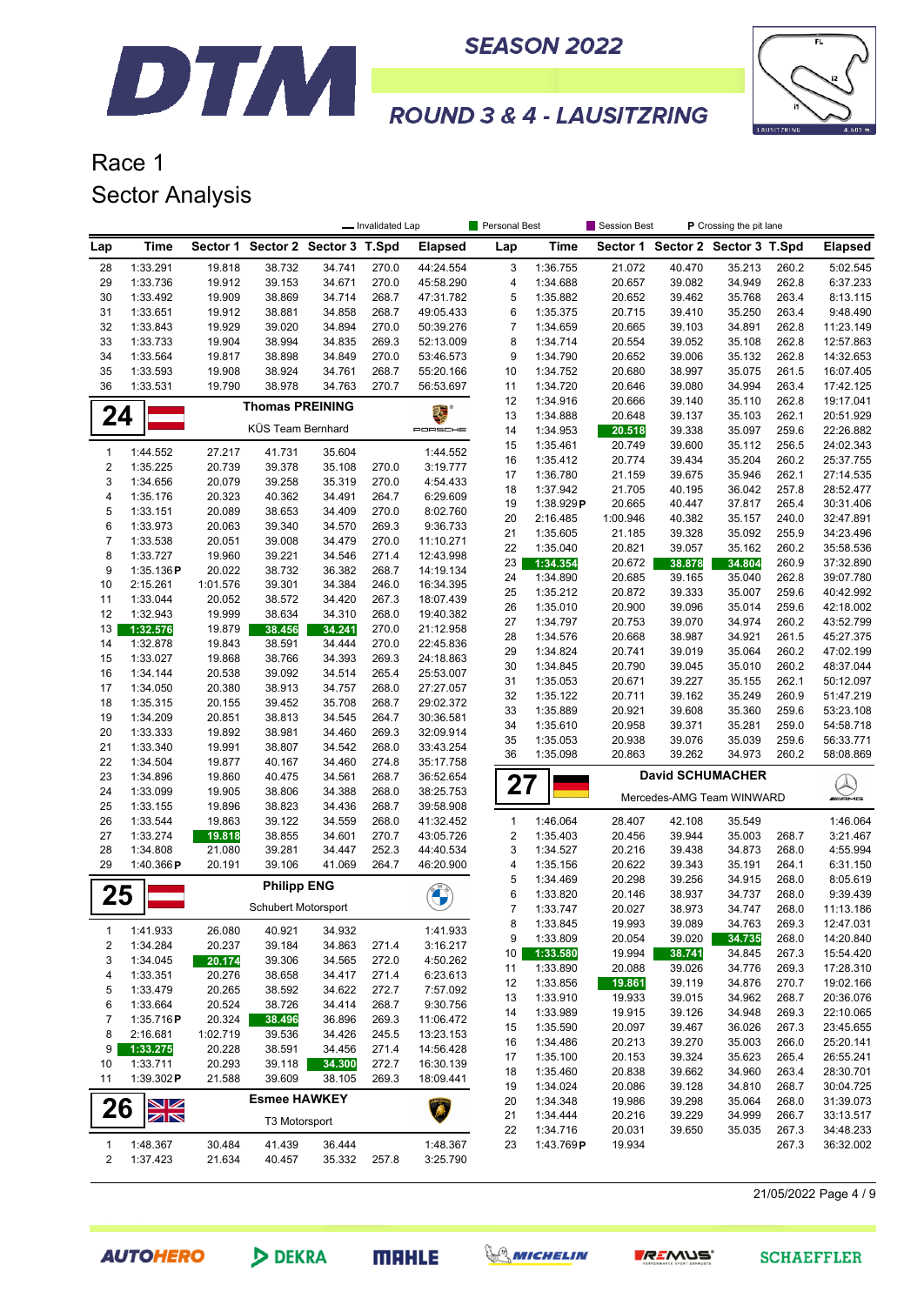



## Race 1 Sector Analysis

DTM

|                  |                      | - Invalidated Lap  |                                  |                  |                |                        | <b>Personal Best</b>         |                      | Session Best<br>P Crossing the pit lane |                                  |                  |                |                        |
|------------------|----------------------|--------------------|----------------------------------|------------------|----------------|------------------------|------------------------------|----------------------|-----------------------------------------|----------------------------------|------------------|----------------|------------------------|
| Lap              | Time                 |                    | Sector 1 Sector 2 Sector 3 T.Spd |                  |                | <b>Elapsed</b>         | Lap                          | Time                 |                                         | Sector 1 Sector 2 Sector 3 T.Spd |                  |                | <b>Elapsed</b>         |
|                  |                      |                    | <b>Sheldon VAN DER LINDE</b>     |                  |                |                        | 20                           | 1:33.420             | 19.929                                  | 38.756                           | 34.735           | 268.0          | 32:09.132              |
| 31               | $\geqslant$          |                    |                                  |                  |                | <b>CALLES</b>          | 21                           | 1:33.398             | 19.927                                  | 38.737                           | 34.734           | 268.0          | 33:42.530              |
|                  |                      |                    | <b>Schubert Motorsport</b>       |                  |                |                        | 22                           | 1:33.307             | 19.911                                  | 38.715                           | 34.681           | 268.0          | 35:15.837              |
| $\mathbf{1}$     | 1:38.298             | 24.999             | 38.889                           | 34.410           |                | 1:38.298               | 23                           | 1:33.612             | 20.067                                  | 38.796                           | 34.749           | 265.4          | 36:49.449              |
| $\overline{2}$   | 1:32.961             | 19.859             | 38.747                           | 34.355           | 270.0          | 3:11.259               | 24                           | 1:33.489             | 19.985                                  | 38.740                           | 34.764           | 267.3          | 38:22.938              |
| 3                | 1:33.145             | 19.857             | 38.725                           | 34.563           | 269.3          | 4:44.404               | 25<br>26                     | 1:33.532<br>1:33.457 | 19.979<br>20.010                        | 38.785<br>38.736                 | 34.768<br>34.711 | 268.0<br>266.7 | 39:56.470<br>41:29.927 |
| 4                | 1:32.928             | 19.817             | 38.676                           | 34.435           | 270.7          | 6:17.332               | 27                           | 1:33.139             | 19.882                                  | 38.642                           | 34.615           | 268.0          | 43:03.066              |
| 5                | 1:33.112             | 19.906             | 38.665                           | 34.541           | 270.0          | 7:50.444               | 28                           | 1:33.407             | 19.919                                  | 38.686                           | 34.802           | 268.0          | 44:36.473              |
| 6                | 1:33.061             | 19.871             | 38.692                           | 34.498           | 270.7          | 9:23.505               | 29                           | 1:33.549             | 20.022                                  | 38.710                           | 34.817           | 266.7          | 46:10.022              |
| $\overline{7}$   | 1:32.831             | 19.847             | 38.530                           | 34.454           | 269.3          | 10:56.336              | 30                           | 1:33.555             | 19.980                                  | 38.822                           | 34.753           | 268.0          | 47:43.577              |
| 8<br>9           | 1:34.793P            | 19.851             | 38.547                           | 36.395           | 270.0          | 12:31.129              | 31                           | 1:34.157             | 20.171                                  | 38.980                           | 35.006           | 264.1          | 49:17.734              |
| 10               | 2:17.529<br>1:32.624 | 1:03.804<br>20.033 | 39.498<br>38.375                 | 34.227<br>34.216 | 246.0<br>270.7 | 14:48.658<br>16:21.282 | 32                           | 1:33.931             | 20.143                                  | 38.827                           | 34.961           | 267.3          | 50:51.665              |
| 11               | 1:32.565             | 19.835             | 38.451                           | 34.279           | 272.7          | 17:53.847              | 33                           | 1:33.964             | 20.111                                  | 38.911                           | 34.942           | 266.7          | 52:25.629              |
| 12               | 1:32.874             | 19.846             | 38.632                           | 34.396           | 273.4          | 19:26.721              | 34                           | 1:34.312             | 20.124                                  | 39.235                           | 34.953           | 265.4          | 53:59.941              |
| 13               | 1:32.735             | 19.843             | 38.484                           | 34.408           | 271.4          | 20:59.456              | 35                           | 1:33.713             | 20.000                                  | 38.899                           | 34.814           | 267.3          | 55:33.654              |
| 14               | 1:32.865             | 19.751             | 38.533                           | 34.581           | 271.4          | 22:32.321              | 36                           | 1:33.672             | 19.930                                  | 38.835                           | 34.907           | 268.0          | 57:07.326              |
| 15               | 1:32.919             | 19.770             | 38.722                           | 34.427           | 272.0          | 24:05.240              |                              |                      |                                         | <b>Arjun MAINI</b>               |                  |                |                        |
| 16               | 1:32.774             | 19.834             | 38.529                           | 34.411           | 271.4          | 25:38.014              | 36                           | $\bullet$            |                                         | Mercedes-AMG Team HRT            |                  |                | $\lambda$<br>WAMS      |
| 17               | 1:33.938             | 20.003             | 38.806                           | 35.129           | 270.7          | 27:11.952              |                              |                      |                                         |                                  |                  |                |                        |
| 18               | 1:33.442             | 20.108             | 38.701                           | 34.633           | 270.0          | 28:45.394              | $\mathbf{1}$                 | 1:40.976             | 25.941                                  | 40.227                           | 34.808           |                | 1:40.976               |
| 19<br>20         | 1:32.928<br>1:33.515 | 19.749<br>19.874   | 38.720<br>38.915                 | 34.459<br>34.726 | 272.7<br>272.0 | 30:18.322<br>31:51.837 | $\overline{\mathbf{c}}$<br>3 | 1:33.912<br>1:33.500 | 20.102<br>20.004                        | 39.154<br>39.016                 | 34.656<br>34.480 | 267.3<br>268.0 | 3:14.888<br>4:48.388   |
| 21               | 1:33.137             | 19.894             | 38.591                           | 34.652           | 270.7          | 33:24.974              | 4                            | 1:33.425             | 20.022                                  | 38.829                           | 34.574           | 268.0          | 6:21.813               |
| 22               | 1:33.504             | 19.984             | 38.778                           | 34.742           | 271.4          | 34:58.478              | 5                            | 1:33.518             | 20.052                                  | 38.815                           | 34.651           | 267.3          | 7:55.331               |
| 23               | 1:33.346             | 19.831             | 38.903                           | 34.612           | 272.0          | 36:31.824              | 6                            | 1:33.574             | 19.956                                  | 38.963                           | 34.655           | 267.3          | 9:28.905               |
| 24               | 1:32.990             | 19.696             | 38.705                           | 34.589           | 274.1          | 38:04.814              | 7                            | 1:33.171             | 19.926                                  | 38.629                           | 34.616           | 268.7          | 11:02.076              |
| 25               | 1:33.252             | 19.872             | 38.784                           | 34.596           | 272.7          | 39:38.066              | 8                            | 1:35.243P            | 19.893                                  | 38.791                           | 36.559           | 267.3          | 12:37.319              |
| 26               | 1:33.442             | 19.945             | 38.861                           | 34.636           | 273.4          | 41:11.508              | 9                            | 2:15.270             | 59.761                                  | 40.747                           | 34.762           | 242.7          | 14:52.589              |
| 27               | 1:33.353             | 19.873             | 38.770                           | 34.710           | 270.7          | 42:44.861              | 10                           | 1:33.710             | 20.344                                  | 38.826                           | 34.540           | 265.4          | 16:26.299              |
| 28               | 1:33.348             | 20.098             | 38.677                           | 34.573           | 269.3          | 44:18.209              | 11                           | 1:32.737             | 19.888                                  | 38.396                           | 34.453           | 270.0          | 17:59.036              |
| 29               | 1:33.309             | 19.925             | 38.716                           | 34.668           | 271.4          | 45:51.518              | 12                           | 1:33.000             | 19.806                                  | 38.648                           | 34.546           | 270.7          | 19:32.036              |
| 30               | 1:33.823             | 20.137             | 38.976                           | 34.710           | 269.3          | 47:25.341              | 13                           | 1:33.043             | 19.850                                  | 38.597                           | 34.596           | 269.3          | 21:05.079              |
| 31               | 1:33.737             | 20.014             | 38.953                           | 34.770           | 269.3          | 48:59.078              | 14                           | 1:32.987             | 19.790                                  | 38.522                           | 34.675           | 270.0          | 22:38.066              |
| 32               | 1:33.965             | 20.039             | 39.083                           | 34.843           | 271.4          | 50:33.043              | 15                           | 1:33.069             | 19.827                                  | 38.651                           | 34.591           | 269.3          | 24:11.135              |
| 33               | 1:33.667             | 20.051             | 38.873                           | 34.743           | 270.7          | 52:06.710              | 16                           | 1:33.583             | 19.996                                  | 38.766                           | 34.821           | 269.3          | 25:44.718              |
| 34               | 1:33.891             | 20.151             | 38.915                           | 34.825           | 269.3          | 53:40.601              | 17                           | 1:34.435             | 20.413                                  | 38.968                           | 35.054           | 266.0          | 27:19.153              |
| 35               | 1:33.916             | 20.081             | 39.004                           | 34.831           | 268.7          | 55:14.517              | 18                           | 1:33.921             | 20.150                                  | 39.089                           | 34.682           | 269.3          | 28:53.074              |
| 36               | 1:33.753             | 20.084             | 38.961                           | 34.708           | 269.3          | 56:48.270              | 19                           | 1:34.447             | 20.222                                  | 39.326                           | 34.899           | 268.0          | 30:27.521              |
|                  |                      |                    | René RAST                        |                  |                |                        | 20                           | 1:32.984             | 19.745                                  | 38.626                           | 34.613           | 270.0          | 32:00.505              |
| 33               |                      |                    | Team ABT                         |                  |                | <b>COOD</b>            | 21                           | 1:32.947             | 19.745                                  | 38.654                           | 34.548           | 270.0          | 33:33.452              |
|                  |                      |                    |                                  |                  |                |                        | 22<br>23                     | 1:33.111<br>1:33.152 | 19.751<br>19.779                        | 38.738<br>38.705                 | 34.622<br>34.668 | 269.3<br>270.0 | 35:06.563<br>36:39.715 |
| $\mathbf{1}$     | 1:43.049             | 26.398             | 41.335                           | 35.316           |                | 1:43.049               | 24                           | 1:33.116             | 19.773                                  | 38.744                           | 34.599           | 270.7          | 38:12.831              |
| 2                | 1:34.196             | 20.356             | 39.068                           | 34.772           | 265.4          | 3:17.245               | 25                           | 1:33.440             | 19.797                                  | 38.854                           | 34.789           | 270.7          | 39:46.271              |
| 3                | 1:34.115             | 20.207             | 39.187                           | 34.721           | 266.0          | 4:51.360               | 26                           | 1:33.421             | 19.840                                  | 38.862                           | 34.719           | 270.0          | 41:19.692              |
| 4                | 1:33.754             | 20.072             | 38.998                           | 34.684           | 268.7          | 6:25.114               | 27                           | 1:33.268             | 19.797                                  | 38.734                           | 34.737           | 270.0          | 42:52.960              |
| 5                | 1:33.669             | 20.051             | 38.823                           | 34.795           | 268.7          | 7:58.783               | 28                           | 1:33.131             | 19.773                                  | 38.623                           | 34.735           | 270.7          | 44:26.091              |
| 6                | 1:33.627             | 20.100             | 38.796                           | 34.731           | 267.3          | 9:32.410               | 29                           | 1:33.805             | 19.858                                  | 39.102                           | 34.845           | 269.3          | 45:59.896              |
| $\boldsymbol{7}$ | 1:33.670             | 20.014             | 39.009                           | 34.647           | 268.0          | 11:06.080              | 30                           | 1:33.449             | 19.844                                  | 38.832                           | 34.773           | 270.0          | 47:33.345              |
| 8                | 1:34.873P            | 20.049             | 38.695                           | 36.129           | 268.7          | 12:40.953              | 31                           | 1:33.611             | 19.837                                  | 38.898                           | 34.876           | 270.0          | 49:06.956              |
| 9                | 2:15.296             | 1:00.037           | 40.432                           | 34.827           | 243.2          | 14:56.249              | 32                           | 1:33.792             | 19.810                                  | 39.006                           | 34.976           | 270.7          | 50:40.748              |
| 10<br>11         | 1:34.270<br>1:33.400 | 20.319<br>20.227   | 38.867<br>38.575                 | 35.084<br>34.598 | 266.7<br>266.7 | 16:30.519<br>18:03.919 | 33                           | 1:33.657             | 19.789                                  | 38.950                           | 34.918           | 270.7          | 52:14.405              |
| 12               | 1:33.171             | 20.053             | 38.446                           | 34.672           | 267.3          | 19:37.090              | 34                           | 1:33.696             | 19.888                                  | 38.869                           | 34.939           | 268.7          | 53:48.101              |
| 13               | 1:33.161             | 19.997             | 38.603                           | 34.561           | 268.0          | 21:10.251              | 35                           | 1:34.033             | 19.880                                  | 39.283                           | 34.870           | 269.3          | 55:22.134              |
| 14               | 1:33.553             | 19.996             | 38.659                           | 34.898           | 268.7          | 22:43.804              | 36                           | 1:33.888             | 19.919                                  | 39.052                           | 34.917           | 270.0          | 56:56.022              |
| 15               | 1:33.792             | 20.033             | 38.729                           | 35.030           | 269.3          | 24:17.596              |                              |                      |                                         | <b>Nick CASSIDY</b>              |                  |                |                        |
| 16               | 1:34.254             | 20.794             | 38.765                           | 34.695           | 266.7          | 25:51.850              | 37                           |                      |                                         |                                  |                  |                | $\frac{1}{2}$          |
| 17               | 1:34.580             | 20.448             | 39.039                           | 35.093           | 266.7          | 27:26.430              |                              |                      |                                         | AlphaTauri AF Corse              |                  |                |                        |
| 18               | 1:35.768             | 20.152             | 39.982                           | 35.634           | 268.7          | 29:02.198              | 1                            | 1:43.148             | 26.428                                  | 41.459                           | 35.261           |                | 1:43.148               |
| 19               | 1:33.514             | 20.085             | 38.589                           | 34.840           | 267.3          | 30:35.712              | 2                            | 1:34.481             | 20.536                                  | 39.315                           | 34.630           | 268.7          | 3:17.629               |
|                  |                      |                    |                                  |                  |                |                        |                              |                      |                                         |                                  |                  |                |                        |

21/05/2022 Page 5 / 9

**AUTOHERO** 

DEKRA





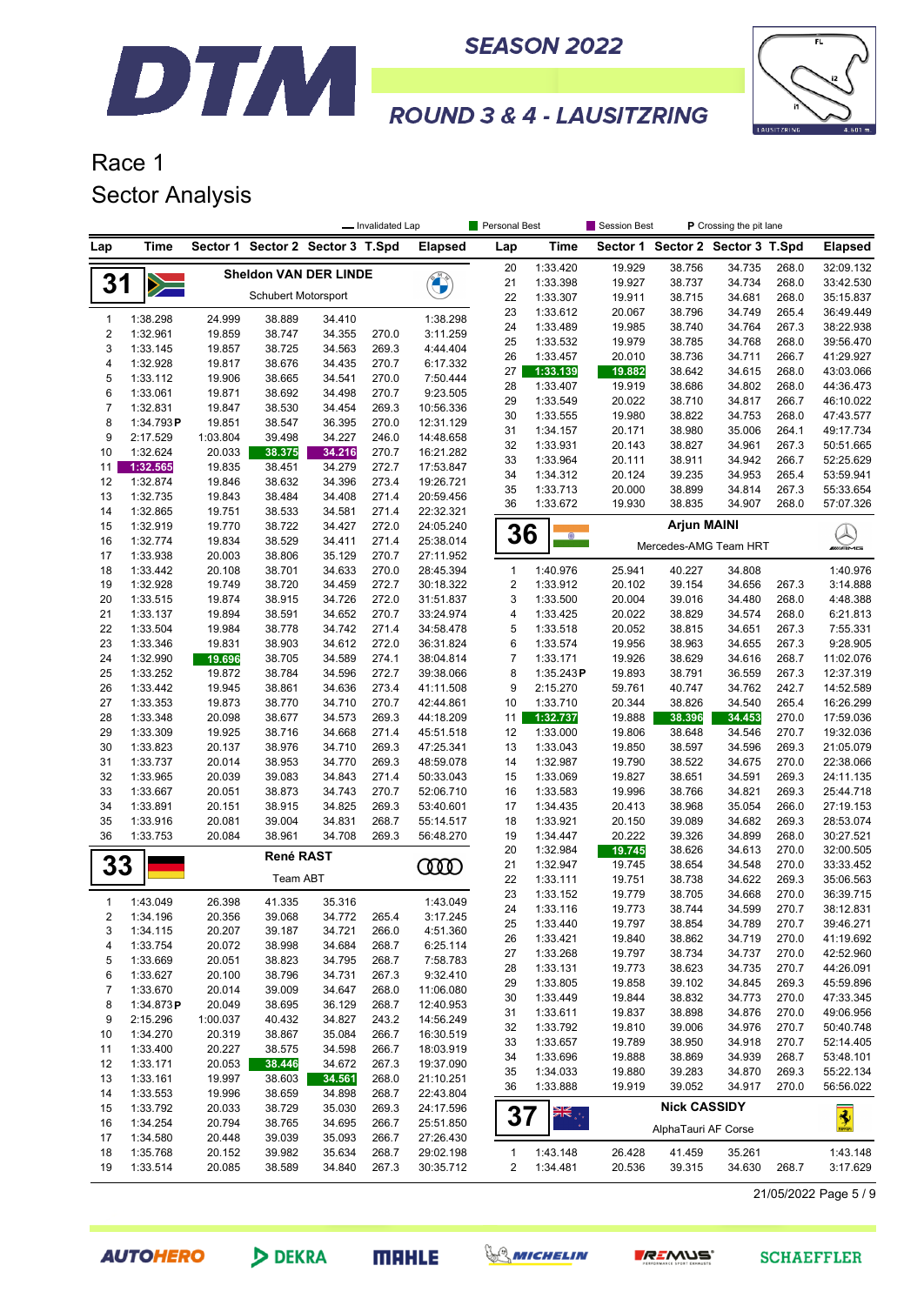



## Race 1 Sector Analysis

DTM

|                         |                      |                  |                                  |                  | - Invalidated Lap |                        | Personal Best         |                      | Session Best     | P Crossing the pit lane |                                  |                |                        |
|-------------------------|----------------------|------------------|----------------------------------|------------------|-------------------|------------------------|-----------------------|----------------------|------------------|-------------------------|----------------------------------|----------------|------------------------|
| Lap                     | Time                 |                  | Sector 1 Sector 2 Sector 3 T.Spd |                  |                   | <b>Elapsed</b>         | Lap                   | Time                 |                  |                         | Sector 1 Sector 2 Sector 3 T.Spd |                | <b>Elapsed</b>         |
| 3                       | 1:34.158             | 20.076           | 39.345                           | 34.737           | 270.7             | 4:51.787               | 25                    | 1:34.431             | 20.116           | 39.145                  | 35.170                           | 266.0          | 39:26.543              |
| 4                       | 1:34.075             | 20.136           | 39.375                           | 34.564           | 270.7             | 6:25.862               | 26                    | 1:36.077P            | 20.226           | 39.369                  | 36.482                           | 264.1          | 41:02.620              |
| 5                       | 1:33.468             | 19.988           | 38.865                           | 34.615           | 270.7             | 7:59.330               |                       |                      |                  | <b>Mikael GRENIER</b>   |                                  |                |                        |
| 6                       | 1:33.616             | 20.018           | 38.866                           | 34.732           | 270.7             | 9:32.946               | 55                    | ¥I                   |                  |                         |                                  |                | $\lambda$              |
| 7                       | 1:33.518             | 19.957           | 38.862                           | 34.699           | 270.7             | 11:06.464              |                       |                      |                  |                         | Mercedes-AMG Team GruppeM Racing |                | <b>MIANG</b>           |
| 8                       | 1:33.637             | 20.099           | 38.909                           | 34.629           | 271.4             | 12:40.101              | $\mathbf{1}$          | 1:51.942             | 26.883           | 42.230                  | 42.829                           |                | 1:51.942               |
| 9                       | 1:33.530             | 20.107           | 38.670                           | 34.753           | 268.0             | 14:13.631              | 2                     | 1:34.888             | 20.418           | 39.541                  | 34.929                           | 265.4          | 3:26.830               |
| 10<br>11                | 1:33.303<br>1:33.495 | 20.039<br>19.998 | 38.635<br>38.736                 | 34.629<br>34.761 | 268.0<br>270.7    | 15:46.934<br>17:20.429 | 3                     | 1:34.613             | 20.273           | 39.660                  | 34.680                           | 268.0          | 5:01.443               |
| 12                      | 1:33.731             | 19.879           | 38.779                           | 35.073           | 270.7             | 18:54.160              | 4                     | 1:34.005             | 20.057           | 38.675                  | 35.273                           | 268.7          | 6:35.448               |
| 13                      | 1:33.686             | 20.002           | 38.849                           | 34.835           | 268.0             | 20:27.846              | 5                     | 1:33.545             | 20.126           | 38.778                  | 34.641                           | 269.3          | 8:08.993               |
| 14                      | 1:33.446             | 19.924           | 38.724                           | 34.798           | 269.3             | 22:01.292              | 6                     | 1:33.896             | 20.103           | 38.999                  | 34.794                           | 268.7          | 9:42.889               |
| 15                      | 1:33.533             | 19.891           | 38.798                           | 34.844           | 269.3             | 23:34.825              | 7                     | 1:34.534             | 20.487           | 39.245                  | 34.802                           | 266.0          | 11:17.423              |
| 16                      | 1:33.522             | 19.908           | 38.830                           | 34.784           | 269.3             | 25:08.347              | 8                     | 1:33.617             | 19.941           | 38.728                  | 34.948                           | 269.3          | 12:51.040              |
| 17                      | 1:34.359             | 20.140           | 39.000                           | 35.219           | 266.7             | 26:42.706              | 9<br>10               | 1:33.878<br>1:33.579 | 20.089<br>20.052 | 38.931<br>38.686        | 34.858<br>34.841                 | 268.0<br>268.0 | 14:24.918<br>15:58.497 |
| 18                      | 1:35.606             | 20.948           | 39.699                           | 34.959           | 268.0             | 28:18.312              | 11                    | 1:33.591             | 20.151           | 38.687                  | 34.753                           | 268.7          | 17:32.088              |
| 19                      | 1:34.346             | 20.180           | 39.166                           | 35.000           | 270.0             | 29:52.658              | 12                    | 1:33.768             | 20.058           | 38.847                  | 34.863                           | 267.3          | 19:05.856              |
| 20                      | 1:33.766             | 19.983           | 38.970                           | 34.813           | 268.7             | 31:26.424              | 13                    | 1:33.701             | 20.173           | 38.699                  | 34.829                           | 266.7          | 20:39.557              |
| 21                      | 1:33.721             | 20.040           | 38.841                           | 34.840           | 268.7             | 33:00.145              | 14                    | 1:33.830             | 20.057           | 38.796                  | 34.977                           | 267.3          | 22:13.387              |
| 22                      | 1:36.331P            | 19.937           | 39.134                           | 37.260           | 268.7             | 34:36.476              | 15                    | 1:34.334             | 20.212           | 38.996                  | 35.126                           | 265.4          | 23:47.721              |
| 23                      | 2:16.450             | 1:00.540         | 41.251                           | 34.659           | 246.0             | 36:52.926              | 16                    | 1:34.290             | 20.272           | 38.960                  | 35.058                           | 266.0          | 25:22.011              |
| 24                      | 1:33.538             | 20.349           | 38.705                           | 34.484           | 266.7             | 38:26.464              | 17                    | 1:34.822             | 20.231           | 38.940                  | 35.651                           | 266.7          | 26:56.833              |
| 25                      | 1:33.100             | 20.061           | 38.564                           | 34.475           | 268.7             | 39:59.564              | 18                    | 1:35.567             | 21.124           | 39.307                  | 35.136                           | 262.8          | 28:32.400              |
| 26                      | 1:33.230             | 19.959           | 38.752                           | 34.519           | 269.3             | 41:32.794              | 19                    | 1:34.067             | 20.070           | 38.969                  | 35.028                           | 268.0          | 30:06.467              |
| 27<br>28                | 1:33.114<br>1:32.669 | 19.933<br>19.975 | 38.727                           | 34.454           | 271.4<br>270.7    | 43:05.908<br>44:38.577 | 20                    | 1:34.109             | 20.117           | 38.948                  | 35.044                           | 267.3          | 31:40.576              |
| 29                      | 1:32.632             | 19.656           | 38.320<br>38.552                 | 34.374<br>34.424 | 273.4             | 46:11.209              | 21                    | 1:34.086             | 20.234           | 38.914                  | 34.938                           | 266.0          | 33:14.662              |
| 30                      | 1:33.901             | 20.043           | 38.932                           | 34.926           | 270.0             | 47:45.110              | 22                    | 1:34.307             | 20.065           | 39.100                  | 35.142                           | 268.0          | 34:48.969              |
| 31                      | 1:33.677             | 20.094           | 38.804                           | 34.779           | 270.7             | 49:18.787              | 23                    | 1:34.416             | 20.211           | 39.137                  | 35.068                           | 267.3          | 36:23.385              |
| 32                      | 1:33.942             | 19.872           | 39.263                           | 34.807           | 272.7             | 50:52.729              | 24                    | 1:34.380             | 20.200           | 39.113                  | 35.067                           | 267.3          | 37:57.765              |
| 33                      | 1:33.458             | 20.031           | 38.893                           | 34.534           | 269.3             | 52:26.187              | 25                    | 1:37.028P            | 20.309           | 39.293                  | 37.426                           | 266.7          | 39:34.793              |
| 34                      | 1:34.837             | 19.959           | 39.541                           | 35.337           | 272.0             | 54:01.024              |                       |                      |                  | <b>Mirko BORTOLOTTI</b> |                                  |                |                        |
| 35                      | 1:33.366             | 19.919           | 38.881                           | 34.566           | 270.7             | 55:34.390              | 63                    |                      |                  | <b>GRT</b>              |                                  |                | Â                      |
| 36                      | 1:33.183             | 19.666           | 38.772                           | 34.745           | 272.7             | 57:07.573              |                       |                      |                  |                         |                                  |                |                        |
|                         |                      |                  | Nico MÜLLER                      |                  |                   |                        | $\mathbf{1}$          | 1:44.430             | 26.570           | 42.166                  | 35.694                           |                | 1:44.430               |
| 51                      | $\ddot{\phantom{1}}$ |                  | <b>Team Rosberg</b>              |                  |                   | <b>COOD</b>            | $\boldsymbol{2}$<br>3 | 1:34.775<br>1:34.172 | 20.122           | 39.626<br>39.379        | 35.027<br>34.844                 | 269.3<br>269.3 | 3:19.205<br>4:53.377   |
|                         |                      |                  |                                  |                  |                   |                        | 4                     | 1:33.921             | 19.949<br>20.153 | 38.673                  | 35.095                           | 268.0          | 6:27.298               |
| 1                       | 1:44.038             | 26.908           | 41.347                           | 35.783           |                   | 1:44.038               | 5                     | 1:33.403             | 20.230           | 38.499                  | 34.674                           | 266.7          | 8:00.701               |
| $\overline{\mathbf{c}}$ | 1:34.888             | 20.112           | 39.855                           | 34.921           | 270.0             | 3:18.926               | 6                     | 1:33.383             | 20.244           | 38.515                  | 34.624                           | 266.7          | 9:34.084               |
| 3                       | 1:34.833             | 19.945           | 39.636                           | 35.252           | 269.3             | 4:53.759               | $\overline{7}$        | 1:33.268             | 20.127           | 38.474                  | 34.667                           | 268.0          | 11:07.352              |
| 4                       | 1:34.067             | 20.106           | 39.026                           | 34.935           | 269.3             | 6:27.826               | 8                     | 1:33.796             | 20.021           | 38.801                  | 34.974                           | 269.3          | 12:41.148              |
| 5                       | 1:33.974             | 20.285           | 38.873                           | 34.816           | 268.7             | 8:01.800               | 9                     | 1:35.177P            | 20.169           | 38.705                  | 36.303                           | 268.0          | 14:16.325              |
| 6                       | 1:34.067             | 20.149           | 39.143                           | 34.775           | 268.0             | 9:35.867               | 10                    | 2:15.362             | 1:00.655         | 39.934                  | 34.773                           | 241.6          | 16:31.687              |
| $\overline{7}$          | 1:33.415             | 19.956           | 38.711                           | 34.748           | 267.3             | 11:09.282              | 11                    | 1:33.298             | 20.257           | 38.468                  | 34.573                           | 268.7          | 18:04.985              |
| 8<br>9                  | 1:33.669<br>1:33.958 | 19.894<br>20.058 | 38.748<br>38.877                 | 35.027<br>35.023 | 268.0<br>267.3    | 12:42.951<br>14:16.909 | 12                    | 1:32.807             | 20.082           | 38.296                  | 34.429                           | 268.0          | 19:37.792              |
| 10                      | 1:33.857             | 20.101           | 38.737                           | 35.019           | 265.4             | 15:50.766              | 13                    | 1:32.871             | 20.051           | 38.363                  | 34.457                           | 268.0          | 21:10.663              |
| 11                      | 1:33.969             | 20.143           | 38.933                           | 34.893           | 267.3             | 17:24.735              | 14                    | 1:33.373             | 20.033           | 38.423                  | 34.917                           | 268.0          | 22:44.036              |
| 12                      | 1:34.311             | 20.203           | 39.091                           | 35.017           | 264.1             | 18:59.046              | 15                    | 1:33.443             | 20.116           | 38.734                  | 34.593                           | 268.7          | 24:17.479              |
| 13                      | 1:34.036             | 20.117           | 38.843                           | 35.076           | 266.0             | 20:33.082              | 16                    | 1:33.111             | 20.106           | 38.512                  | 34.493                           | 266.7          | 25:50.590              |
| 14                      | 1:33.952             | 20.113           | 38.825                           | 35.014           | 266.0             | 22:07.034              | 17                    | 1:33.701             | 20.341           | 38.569                  | 34.791                           | 266.7          | 27:24.291              |
| 15                      | 1:33.943             | 20.092           | 38.955                           | 34.896           | 265.4             | 23:40.977              | 18                    | 1:33.619             | 20.430           | 38.619                  | 34.570                           | 266.0          | 28:57.910              |
| 16                      | 1:34.429             | 20.262           | 39.031                           | 35.136           | 264.7             | 25:15.406              | 19                    | 1:33.376             | 20.261           | 38.637                  | 34.478                           | 266.0          | 30:31.286              |
| 17                      | 1:34.646             | 20.216           | 39.040                           | 35.390           | 264.1             | 26:50.052              | 20                    | 1:33.621             | 20.243           | 38.720                  | 34.658                           | 266.0          | 32:04.907              |
| 18                      | 1:35.362             | 20.875           | 39.271                           | 35.216           | 261.5             | 28:25.414              | 21                    | 1:33.554             | 20.131           | 38.669                  | 34.754                           | 266.7          | 33:38.461              |
| 19                      | 1:34.382             | 20.156           | 39.021                           | 35.205           | 266.7             | 29:59.796              | 22<br>23              | 1:33.201<br>1:33.276 | 20.140<br>20.115 | 38.519<br>38.590        | 34.542<br>34.571                 | 266.7<br>266.7 | 35:11.662<br>36:44.938 |
| 20                      | 1:34.368             | 20.278           | 39.008                           | 35.082           | 263.4             | 31:34.164              | 24                    | 1:33.220             | 20.086           | 38.628                  | 34.506                           | 268.0          | 38:18.158              |
| 21                      | 1:34.409             | 20.121           | 39.127                           | 35.161           | 266.0             | 33:08.573              | 25                    | 1:33.225             | 20.110           | 38.556                  | 34.559                           | 268.0          | 39:51.383              |
| 22                      | 1:34.882             | 20.019           | 39.529                           | 35.334           | 269.3             | 34:43.455              | 26                    | 1:33.351             | 20.108           | 38.642                  | 34.601                           | 267.3          | 41:24.734              |
| 23                      | 1:34.611             | 20.322           | 39.310                           | 34.979           | 264.1             | 36:18.066              | 27                    | 1:33.255             | 20.082           | 38.586                  | 34.587                           | 267.3          | 42:57.989              |
| 24                      | 1:34.046             | 20.108           | 38.922                           | 35.016           | 266.7             | 37:52.112              | 28                    | 1:33.358             | 20.077           | 38.593                  | 34.688                           | 266.7          | 44:31.347              |
|                         |                      |                  |                                  |                  |                   |                        |                       |                      |                  |                         |                                  |                |                        |

21/05/2022 Page 6 / 9

**AUTOHERO** 

DEKRA





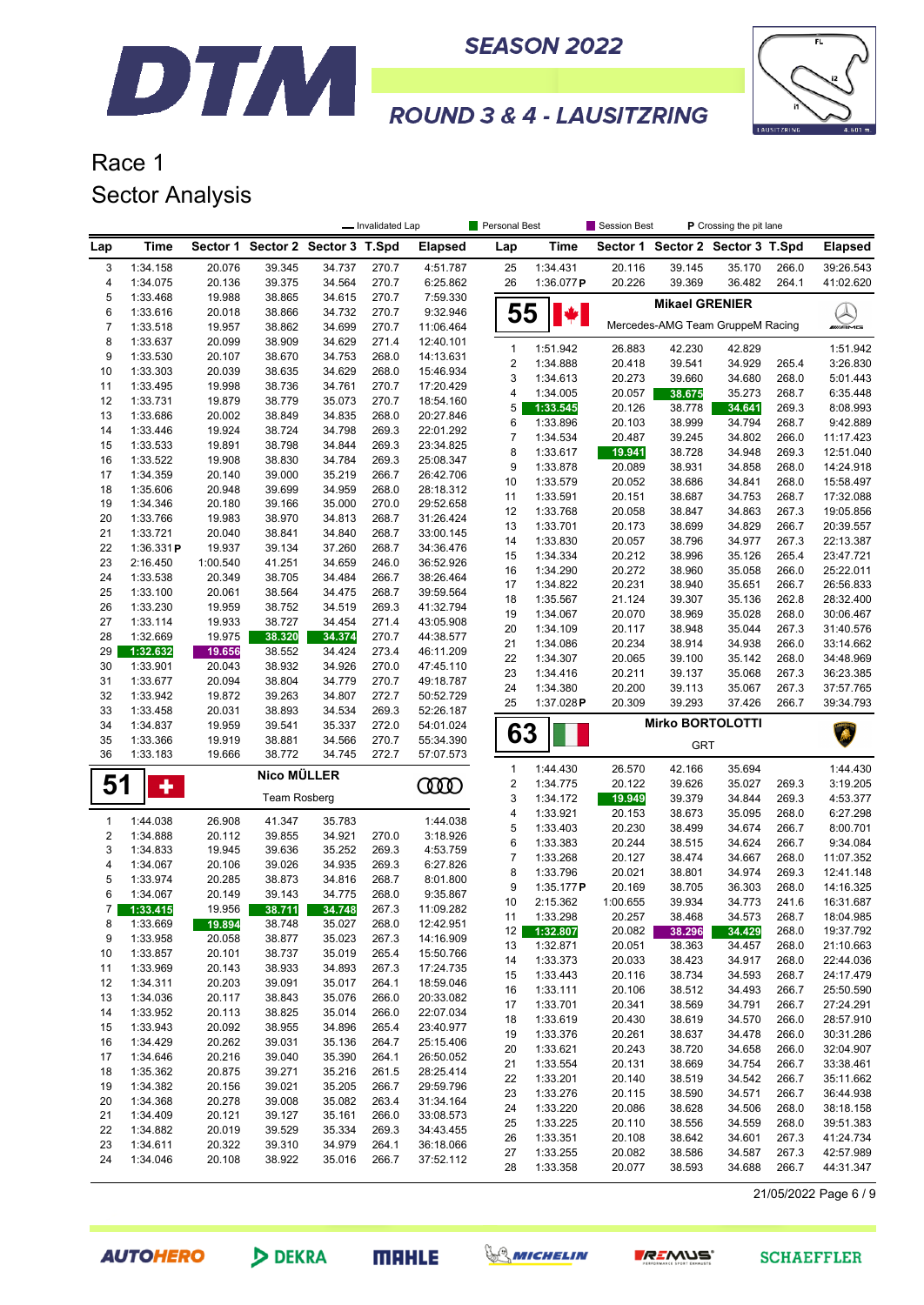

**SEASON 2022** 



## **ROUND 3 & 4 - LAUSITZRING**

## Race 1 Sector Analysis

|                         |                          |                    |                                  |                  | - Invalidated Lap |                        | Personal Best                    |                       | <b>Session Best</b> |                                  | P Crossing the pit lane |                |                        |
|-------------------------|--------------------------|--------------------|----------------------------------|------------------|-------------------|------------------------|----------------------------------|-----------------------|---------------------|----------------------------------|-------------------------|----------------|------------------------|
| Lap                     | Time                     |                    | Sector 1 Sector 2 Sector 3 T.Spd |                  |                   | <b>Elapsed</b>         | Lap                              | <b>Time</b>           | Sector 1            |                                  | Sector 2 Sector 3 T.Spd |                | <b>Elapsed</b>         |
| 29                      | 1:33.537                 | 20.231             | 38.674                           | 34.632           | 266.7             | 46:04.884              | 12                               | 1:33.173              | 19.810              | 38.563                           | 34.800                  | 270.0          | 19:35.564              |
| 30                      | 1:33.772                 | 20.230             | 38.812                           | 34.730           | 267.3             | 47:38.656              | 13                               | 1:32.894              | 19.768              | 38.486                           | 34.640                  | 270.7          | 21:08.458              |
| 31                      | 1:33.751                 | 20.198             | 38.674                           | 34.879           | 265.4             | 49:12.407              | 14                               | 1:33.084              | 19.775              | 38.447                           | 34.862                  | 271.4          | 22:41.542              |
| 32                      | 1:33.897                 | 20.368             | 38.764                           | 34.765           | 266.7             | 50:46.304              | 15                               | 1:33.000              | 19.795              | 38.528                           | 34.677                  | 270.0          | 24:14.542              |
| 33                      | 1:33.666                 | 20.251             | 38.762                           | 34.653           | 266.7             | 52:19.970              | 16                               | 1:33.241              | 19.796              | 38.638                           | 34.807                  | 271.4          | 25:47.783              |
| 34                      | 1:33.914                 | 20.281             | 38.834                           | 34.799           | 266.0             | 53:53.884              | 17                               | 1:34.204              | 20.263              | 38.784                           | 35.157                  | 270.7<br>271.4 | 27:21.987              |
| 35<br>36                | 1:34.068<br>1:33.972     | 20.291<br>20.340   | 38.798<br>38.921                 | 34.979<br>34.711 | 266.0<br>264.7    | 55:27.952<br>57:01.924 | 18<br>19                         | 1:36.356P<br>2:09.580 | 20.425<br>55.591    | 39.152<br>39.160                 | 36.779<br>34.829        | 247.1          | 28:58.343<br>31:07.923 |
|                         |                          |                    |                                  |                  |                   |                        | 20                               | 1:33.814              | 20.085              | 38.867                           | 34.862                  | 267.3          | 32:41.737              |
| 66                      |                          |                    | <b>Marius ZUG</b>                |                  |                   | 0000                   | 21                               | 1:35.851              | 20.191              | 40.090                           | 35.570                  | 266.7          | 34:17.588              |
|                         |                          |                    | Attempto Racing                  |                  |                   |                        | 22                               | 1:39.142P             | 20.815              | 40.065                           | 38.262                  | 263.4          | 35:56.730              |
| 1                       | 1:46.610                 | 28.022             | 42.321                           | 36.267           |                   | 1:46.610               | 85                               |                       |                     | <b>Clemens SCHMID</b>            |                         |                | Ŵ                      |
| $\overline{\mathbf{c}}$ | 1:35.537                 | 20.870             | 39.641                           | 35.026           | 264.7             | 3:22.147               |                                  |                       |                     | GRT grasser-racing.com           |                         |                |                        |
| 3                       | 1:34.863                 | 20.523             | 39.410                           | 34.930           | 268.0             | 4:57.010               |                                  |                       |                     |                                  |                         |                |                        |
| 4                       | 1:34.748                 | 20.366             | 39.281                           | 35.101           | 268.0             | 6:31.758               | $\mathbf{1}$<br>$\boldsymbol{2}$ | 1:47.095              | 29.282              | 41.449                           | 36.364                  |                | 1:47.095               |
| 5<br>6                  | 1:34.596<br>1:34.578     | 20.453<br>20.318   | 39.227<br>39.239                 | 34.916<br>35.021 | 267.3<br>268.7    | 8:06.354<br>9:40.932   | 3                                | 1:36.134<br>1:34.709  | 21.162<br>20.938    | 39.904<br>38.910                 | 35.068<br>34.861        | 262.1<br>262.1 | 3:23.229<br>4:57.938   |
| $\overline{7}$          | 1:34.341                 | 20.304             | 39.251                           | 34.786           | 267.3             | 11:15.273              | 4                                | 1:34.773              | 20.970              | 38.885                           | 34.918                  | 264.1          | 6:32.711               |
| 8                       | 1:35.939P                | 20.123             | 39.089                           | 36.727           | 268.0             | 12:51.212              | 5                                | 1:34.716              | 21.059              | 38.702                           | 34.955                  | 262.1          | 8:07.427               |
| 9                       | 2:15.893                 | 1:00.565           | 40.444                           | 34.884           | 243.2             | 15:07.105              | 6                                | 1:35.024              | 20.822              | 38.867                           | 35.335                  | 263.4          | 9:42.451               |
| 10                      | 1:34.328                 | 20.400             | 39.028                           | 34.900           | 266.0             | 16:41.433              | $\overline{7}$                   | 1:37.274P             | 20.952              | 39.588                           | 36.734                  | 262.8          | 11:19.725              |
| 11                      | 1:33.804                 | 20.201             | 38.924                           | 34.679           | 266.7             | 18:15.237              | 8                                | 2:18.353              | 1:03.945            | 39.660                           | 34.748                  | 240.0          | 13:38.078              |
| 12                      | 1:33.979                 | 20.054             | 39.082                           | 34.843           | 268.7             | 19:49.216              | 9                                | 1:34.513              | 21.363              | 38.496                           | 34.654                  | 257.8          | 15:12.591              |
| 13                      | 1:34.433                 | 20.166             | 39.178                           | 35.089           | 267.3             | 21:23.649              | 10                               | 1:33.949              | 20.829              | 38.431                           | 34.689                  | 262.8          | 16:46.540              |
| 14                      | 1:33.942                 | 20.100             | 38.969                           | 34.873           | 266.7             | 22:57.591              | 11                               | 1:33.848              | 20.775              | 38.500                           | 34.573                  | 262.1          | 18:20.388              |
| 15                      | 1:33.990                 | 20.090             | 39.091                           | 34.809           | 267.3             | 24:31.581              | 12                               | 1:33.761              | 20.623              | 38.468                           | 34.670                  | 263.4          | 19:54.149              |
| 16                      | 1:34.003                 | 20.115             | 38.916                           | 34.972           | 267.3             | 26:05.584              | 13                               | 1:33.633              | 20.710              | 38.360                           | 34.563                  | 262.8          | 21:27.782              |
| 17                      | 1:34.927                 | 20.689             | 39.369                           | 34.869           | 265.4             | 27:40.511              | 14                               | 1:33.846              | 20.716              | 38.445                           | 34.685                  | 261.5          | 23:01.628              |
| 18                      | 1:34.072                 | 20.125             | 38.932                           | 35.015           | 267.3             | 29:14.583              | 15                               | 1:33.853              | 20.510              | 38.494                           | 34.849                  | 264.1          | 24:35.481              |
| 19                      | 1:33.701                 | 19.995             | 38.910                           | 34.796           | 269.3             | 30:48.284              | 16                               | 1:34.487              | 20.775              | 38.776                           | 34.936                  | 263.4          | 26:09.968              |
| 20                      | 1:33.502                 | 19.963             | 38.802                           | 34.737           | 269.3             | 32:21.786              | 17                               | 1:35.179              | 21.513              | 38.796                           | 34.870                  | 259.6          | 27:45.147              |
| 21                      | 1:33.878                 | 19.876             | 39.131                           | 34.871           | 269.3             | 33:55.664              | 18                               | 1:34.648              | 20.917              | 38.755                           | 34.976                  | 262.1          | 29:19.795              |
| 22                      | 1:33.629                 | 19.931             | 39.029                           | 34.669           | 268.7             | 35:29.293              | 19                               | 1:33.831              | 20.616              | 38.480                           | 34.735                  | 263.4          | 30:53.626              |
| 23                      | 1:33.743                 | 19.766             | 39.072                           | 34.905           | 270.0             | 37:03.036              | 20                               | 1:34.033              | 20.561              | 38.592                           | 34.880                  | 263.4          | 32:27.659              |
| 24<br>25                | 1:33.838                 | 19.958             | 38.994<br>39.026                 | 34.886<br>34.682 | 270.0<br>268.7    | 38:36.874              | 21<br>22                         | 1:34.025              | 20.450<br>20.459    | 38.689                           | 34.886                  | 264.1<br>264.1 | 34:01.684              |
| 26                      | 1:33.809<br>1:33.876     | 20.101<br>19.891   | 39.175                           | 34.810           | 270.0             | 40:10.683<br>41:44.559 | 23                               | 1:33.908<br>1:33.949  | 20.422              | 38.631<br>38.700                 | 34.818<br>34.827        | 264.1          | 35:35.592<br>37:09.541 |
| 27                      | 1:33.837                 | 19.940             | 39.072                           | 34.825           | 270.0             | 43:18.396              | 24                               | 1:34.260              | 20.529              | 38.805                           | 34.926                  | 264.7          | 38:43.801              |
| 28                      | 1:34.328                 | 19.815             | 39.709                           | 34.804           | 270.0             | 44:52.724              | 25                               | 1:34.375              | 20.773              | 38.836                           | 34.766                  | 261.5          | 40:18.176              |
| 29                      | 1:35.217                 | 19.999             | 40.193                           | 35.025           | 269.3             | 46:27.941              | 26                               | 1:34.316              | 20.656              | 38.785                           | 34.875                  | 262.8          | 41:52.492              |
| 30                      | 1:34.534                 | 20.067             | 39.421                           | 35.046           | 268.0             | 48:02.475              | 27                               | 1:33.851              | 20.675              | 38.581                           | 34.595                  | 263.4          | 43:26.343              |
| 31                      | 1:34.405                 | 20.107             | 39.291                           | 35.007           | 268.0             | 49:36.880              | 28                               | 1:34.478              | 20.575              | 38.854                           | 35.049                  | 264.1          | 45:00.821              |
| 32                      | 1:34.305                 | 19.968             | 39.250                           | 35.087           | 270.0             | 51:11.185              | 29                               | 1:35.011              | 21.113              | 38.870                           | 35.028                  | 259.0          | 46:35.832              |
| 33                      | 1:34.381                 | 20.045             | 39.223                           | 35.113           | 268.7             | 52:45.566              | 30                               | 1:34.261              | 20.860              | 38.644                           | 34.757                  | 261.5          | 48:10.093              |
| 34                      | 1:34.406                 | 19.891             | 39.312                           | 35.203           | 270.0             | 54:19.972              | 31                               | 1:34.315              | 20.702              | 38.812                           | 34.801                  | 262.8          | 49:44.408              |
| 35                      | 1:34.612                 | 20.131             | 39.364                           | 35.117           | 266.7             | 55:54.584              | 32                               | 1:34.125              | 20.630              | 38.695                           | 34.800                  | 263.4          | 51:18.533              |
| 36                      | 1:34.942                 | 20.266             | 39.571                           | 35.105           | 265.4             | 57:29.526              | 33                               | 1:34.419              | 20.727              | 38.755                           | 34.937                  | 262.8          | 52:52.952              |
|                         |                          |                    | <b>Felipe FRAGA</b>              |                  |                   |                        | 34                               | 1:34.804              | 20.755              | 38.955                           | 35.094                  | 262.8          | 54:27.756              |
| 74                      | $\bullet$                |                    |                                  |                  |                   | $\frac{1}{2}$          | 35                               | 1:34.720              | 20.838              | 38.824                           | 35.058                  | 260.9          | 56:02.476              |
|                         |                          |                    | Red Bull AF Corse                |                  |                   |                        | 36                               | 1:35.614              | 20.711              | 38.989                           | 35.914                  | 263.4          | 57:38.090              |
| 1                       | 1:41.282                 | 26.304             | 40.221                           | 34.757           |                   | 1:41.282               | 88                               |                       |                     | <b>Maro ENGEL</b>                |                         |                |                        |
| 2                       | 1:34.452                 | 20.224             | 39.379                           | 34.849           | 268.0             | 3:15.734               |                                  |                       |                     | Mercedes-AMG Team GruppeM Racing |                         |                | <u>Q</u>               |
| 3                       | 1:33.517                 | 19.847             | 38.927                           | 34.743           | 270.0             | 4:49.251               |                                  |                       |                     |                                  |                         |                |                        |
| 4                       | 1:33.327                 | 19.899             | 38.764                           | 34.664           | 270.0             | 6:22.578               | $\mathbf{1}$                     | 1:41.727              | 26.300              | 40.631                           | 34.796                  |                | 1:41.727               |
| 5                       | 1:33.361                 | 19.885             | 38.690                           | 34.786           | 270.7             | 7:55.939               | 2                                | 1:34.377              | 19.913              | 39.527                           | 34.937                  | 270.0          | 3:16.104               |
| 6                       | 1:33.466                 | 19.965             | 38.680                           | 34.821           | 268.7             | 9:29.405               | 3                                | 1:33.922              | 20.216              | 39.115                           | 34.591                  | 265.4          | 4:50.026               |
| 7<br>8                  | $1:35.286$ P<br>2:16.964 | 19.977             | 38.720                           | 36.589<br>34.537 | 269.3             | 11:04.691              | 4                                | 1:33.439              | 19.946              | 38.835                           | 34.658                  | 268.7          | 6:23.465               |
| 9                       | 1:33.993                 | 1:03.063<br>20.194 | 39.364<br>39.090                 | 34.709           | 242.7<br>267.3    | 13:21.655<br>14:55.648 | 5<br>6                           | 1:33.530<br>1:33.458  | 20.018<br>20.119    | 38.739<br>38.781                 | 34.773<br>34.558        | 268.7<br>268.0 | 7:56.995<br>9:30.453   |
| 10                      | 1:33.451                 | 19.950             | 38.640                           | 34.861           | 271.4             | 16:29.099              | 7                                | 1:33.285              | 19.989              | 38.694                           | 34.602                  | 268.7          | 11:03.738              |
| 11                      | 1:33.292                 | 19.821             | 38.666                           | 34.805           | 272.0             | 18:02.391              | 8                                | 1:34.969P             | 19.928              | 38.656                           | 36.385                  | 268.7          | 12:38.707              |
|                         |                          |                    |                                  |                  |                   |                        |                                  |                       |                     |                                  |                         |                |                        |

21/05/2022 Page 7 / 9

**AUTOHERO** 







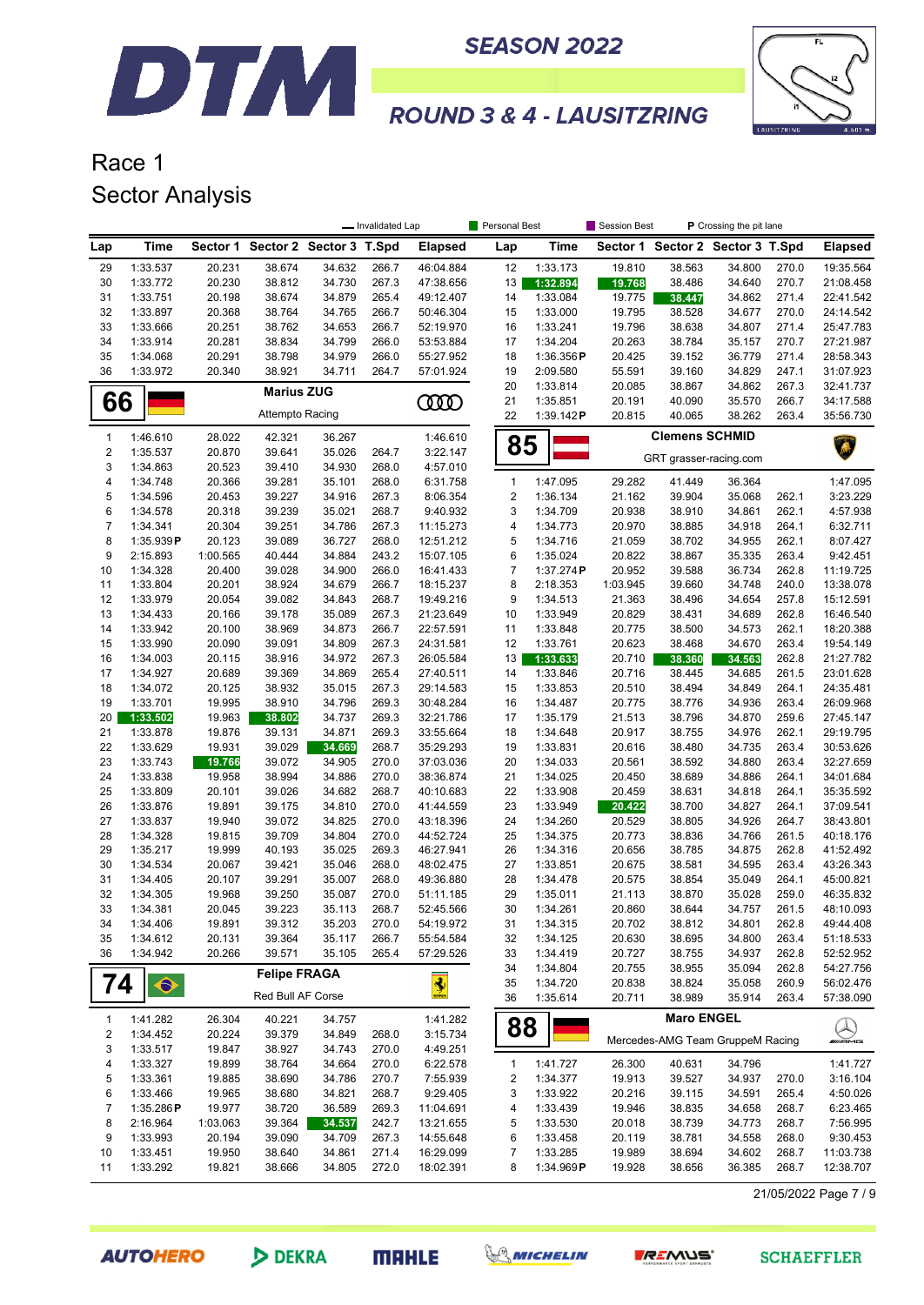

**SEASON 2022** 



# **ROUND 3 & 4 - LAUSITZRING**

#### Race 1 Sector Analysis

|              |                      | P Crossing the pit lane<br>- Invalidated Lap<br>Personal Best<br>Session Best |                                  |        |                |                |                          |             |          |                        |                         |       |                |
|--------------|----------------------|-------------------------------------------------------------------------------|----------------------------------|--------|----------------|----------------|--------------------------|-------------|----------|------------------------|-------------------------|-------|----------------|
| Lap          | Time                 |                                                                               | Sector 1 Sector 2 Sector 3 T.Spd |        |                | <b>Elapsed</b> | Lap                      | <b>Time</b> | Sector 1 |                        | Sector 2 Sector 3 T.Spd |       | <b>Elapsed</b> |
| 9            | 2:15.559             | 1:01.797                                                                      | 39.396                           | 34.366 | 241.6          | 14:54.266      | 31                       | 1:33.910    | 20.058   | 38.894                 | 34.958                  | 266.0 | 49:14.966      |
| 10           | 1:33.161             | 20.070                                                                        | 38.670                           | 34.421 | 266.7          | 16:27.427      | 32                       | 1:34.198    | 20.225   | 39.044                 | 34.929                  | 266.7 | 50:49.164      |
| 11           | 1:32.672             | 19.867                                                                        | 38.392                           | 34.413 | 270.7          | 18:00.099      | 33                       | 1:34.181    | 20.162   | 39.192                 | 34.827                  | 266.0 | 52:23.345      |
| 12           | 1:32.896             | 19.943                                                                        | 38.492                           | 34.461 | 270.0          | 19:32.995      | 34                       | 1:34.014    | 20.101   | 38.991                 | 34.922                  | 266.7 | 53:57.359      |
| 13           | 1:32.774             | 19.796                                                                        | 38.582                           | 34.396 | 271.4          | 21:05.769      | 35                       | 1:34.095    | 20.040   | 39.048                 | 35.007                  | 266.7 | 55:31.454      |
| 14           | 1:33.072             | 19.927                                                                        | 38.465                           | 34.680 | 270.7          | 22:38.841      | 36                       | 1:34.393    | 20.333   | 39.197                 | 34.863                  | 265.4 | 57:05.847      |
| 15           | 1:33.200             | 19.938                                                                        | 38.734                           | 34.528 | 270.0          | 24:12.041      |                          |             |          | <b>Dennis OLSEN</b>    |                         |       |                |
| 16           | 1:33.390             | 20.161                                                                        | 38.673                           | 34.556 | 268.7          | 25:45.431      | 94                       |             |          |                        |                         |       | 美国             |
| 17           | 1:34.231             | 20.397                                                                        | 38.887                           | 34.947 | 270.0          | 27:19.662      |                          |             |          | <b>SSR Performance</b> |                         |       | PORSCHE        |
| 18           | 1:34.239             | 20.159                                                                        | 39.080                           | 35.000 | 271.4          | 28:53.901      | $\mathbf{1}$             | 1:52.034    | 26.595   | 50.458                 | 34.981                  |       | 1:52.034       |
| 19           | 1:34.208             | 19.936                                                                        | 39.479                           | 34.793 | 272.0          | 30:28.109      | $\sqrt{2}$               | 1:34.542    | 20.236   | 39.284                 | 35.022                  | 266.0 | 3:26.576       |
| 20           | 1:33.355             | 19.881                                                                        | 38.800                           | 34.674 | 270.0          | 32:01.464      | 3                        | 1:34.064    | 20.290   | 39.320                 | 34.454                  | 268.7 | 5:00.640       |
| 21           | 1:32.991             | 19.798                                                                        | 38.592                           | 34.601 | 271.4          | 33:34.455      | 4                        | 1:34.394    | 20.066   | 39.442                 | 34.886                  | 268.0 | 6:35.034       |
| 22           | 1:33.307             | 19.878                                                                        | 38.729                           | 34.700 | 270.0          | 35:07.762      | 5                        | 1:33.414    | 20.151   | 38.696                 | 34.567                  | 268.0 | 8:08.448       |
| 23           | 1:33.418             | 19.885                                                                        | 38.839                           | 34.694 | 270.7          | 36:41.180      | 6                        | 1:33.861    | 20.071   | 39.056                 | 34.734                  | 268.7 | 9:42.309       |
| 24           | 1:33.303             | 19.826                                                                        | 38.797                           | 34.680 | 271.4          | 38:14.483      | $\overline{\mathcal{I}}$ | 1:34.027    | 20.279   | 39.224                 | 34.524                  | 269.3 | 11:16.336      |
| 25           | 1:33.456             | 19.798                                                                        | 38.756                           | 34.902 | 272.0          | 39:47.939      | 8                        | 1:33.453    | 20.049   | 38.831                 | 34.573                  | 268.0 | 12:49.789      |
| 26           | 1:33.369             | 19.916                                                                        | 38.788                           | 34.665 | 270.0          | 41:21.308      | 9                        | 1:33.607    | 20.140   | 38.797                 | 34.670                  | 266.7 | 14:23.396      |
| 27           | 1:33.279             | 19.929                                                                        | 38.703                           | 34.647 | 269.3          | 42:54.587      | 10                       | 1:33.372    | 20.097   | 38.611                 | 34.664                  | 266.7 | 15:56.768      |
| 28           | 1:33.193             | 19.719                                                                        | 38.768                           | 34.706 | 272.0          | 44:27.780      | 11                       | 1:33.453    | 20.108   | 38.765                 | 34.580                  | 268.7 | 17:30.221      |
| 29           | 1:33.703             | 19.899                                                                        | 38.861                           | 34.943 | 270.0          | 46:01.483      | 12                       | 1:33.392    | 20.017   | 38.726                 | 34.649                  | 268.7 | 19:03.613      |
| 30           | 1:34.163             | 20.165                                                                        | 39.233                           | 34.765 | 268.7          | 47:35.646      | 13                       | 1:33.352    | 20.045   | 38.705                 | 34.602                  | 268.0 | 20:36.965      |
| 31           | 1:33.533             | 19.957                                                                        | 38.757                           | 34.819 | 268.7          | 49:09.179      | 14                       | 1:33.643    | 20.023   | 38.817                 | 34.803                  | 267.3 | 22:10.608      |
| 32           | 1:33.659             | 19.976                                                                        | 38.754                           | 34.929 | 270.0          | 50:42.838      | 15                       | 1:34.465    | 20.106   | 39.217                 | 35.142                  | 266.7 | 23:45.073      |
| 33           | 1:33.885             | 19.854                                                                        | 38.993                           | 35.038 | 270.0          | 52:16.723      | 16                       | 1:33.912    | 20.106   | 39.009                 | 34.797                  | 266.0 | 25:18.985      |
| 34           | 1:33.688             | 19.901                                                                        | 38.887                           | 34.900 | 270.0          | 53:50.411      | 17                       | 1:35.040    | 20.433   | 39.286                 | 35.321                  | 263.4 | 26:54.025      |
| 35           | 1:33.545             | 19.829                                                                        | 38.953                           | 34.763 | 270.0          | 55:23.956      | 18                       | 1:35.400    | 21.416   | 39.064                 | 34.920                  | 260.2 | 28:29.425      |
| 36           | 1:33.456             | 19.810                                                                        | 38.913                           | 34.733 | 271.4          | 56:57.412      | 19                       | 1:33.954    | 20.218   | 38.987                 | 34.749                  | 266.0 | 30:03.379      |
|              |                      |                                                                               | <b>Laurens VANTHOOR</b>          |        |                | э.             | 20                       | 1:33.795    | 20.105   | 38.939                 | 34.751                  | 266.0 | 31:37.174      |
| 92           |                      |                                                                               | <b>SSR Performance</b>           |        |                |                | 21                       | 1:33.734    | 20.004   | 38.934                 | 34.796                  | 266.7 | 33:10.908      |
|              |                      |                                                                               |                                  |        |                | PORSCHE        | 22                       | 1:34.196    | 20.060   | 39.308                 | 34.828                  | 266.7 | 34:45.104      |
| $\mathbf{1}$ | 1:44.885             | 27.343                                                                        | 41.305                           | 36.237 |                | 1:44.885       | 23                       | 1:34.057    | 20.268   | 38.953                 | 34.836                  | 264.7 | 36:19.161      |
| $\sqrt{2}$   | 1:35.179             | 20.641                                                                        | 39.404                           | 35.134 | 267.3          | 3:20.064       | 24                       | 1:33.928    | 20.148   | 38.877                 | 34.903                  | 266.0 | 37:53.089      |
| 3            | 1:34.283             | 20.131                                                                        | 39.116                           | 35.036 | 268.7          | 4:54.347       | 25                       | 1:35.718P   | 20.033   | 39.158                 | 36.527                  | 267.3 | 39:28.807      |
| 4            | 1:34.851             | 20.419                                                                        | 39.769                           | 34.663 | 262.8          | 6:29.198       |                          |             |          | <b>Nicki THIIM</b>     |                         |       |                |
| 5            | 1:33.248             | 19.947                                                                        | 38.755                           | 34.546 | 269.3          | 8:02.446       | 95                       | n l         |          |                        |                         |       |                |
| 6            | 1:33.991             | 19.990                                                                        | 39.291                           | 34.710 | 269.3          | 9:36.437       |                          |             |          | T3 Motorsport          |                         |       |                |
| 7            | 1:33.645             | 20.053                                                                        | 38.989                           | 34.603 | 269.3          | 11:10.082      | $\mathbf{1}$             | 1:45.367    | 27.429   | 41.893                 | 36.045                  |       | 1:45.367       |
| 8            | 1:35.242P            | 19.981                                                                        | 38.886                           | 36.375 | 268.7          | 12:45.324      | $\overline{\mathbf{c}}$  | 1:35.454    | 20.679   | 39.733                 | 35.042                  | 267.3 | 3:20.821       |
| 9            | 2:13.989             | 1:00.037                                                                      | 39.321                           | 34.631 | 245.5          | 14:59.313      | 3                        | 1:34.793    | 20.590   | 39.446                 | 34.757                  | 266.0 | 4:55.614       |
| 10           | 1:33.249             | 19.999                                                                        | 38.736                           | 34.514 | 269.3          | 16:32.562      | 4                        | 1:34.976    | 20.140   | 39.840                 | 34.996                  | 268.0 | 6:30.590       |
| 11           | 1:33.815             | 19.999                                                                        | 39.156                           | 34.660 | 270.0          | 18:06.377      | 5                        | 1:33.810    | 20.140   | 39.102                 | 34.568                  | 268.0 | 8:04.400       |
| 12           | 1:33.066             | 19.905                                                                        | 38.608                           | 34.553 | 269.3          | 19:39.443      | 6                        | 1:33.871    | 20.234   | 38.983                 | 34.654                  | 265.4 | 9:38.271       |
| 13           | 1:32.818             | 19.915                                                                        | 38.494                           | 34.409 | 269.3          | 21:12.261      | 7                        | 1:33.796    | 20.208   | 39.056                 | 34.532                  | 266.0 | 11:12.067      |
| 14           | 1:33.096             | 19.920                                                                        | 38.759                           | 34.417 | 269.3          | 22:45.357      | 8                        | 1:33.807    | 20.203   | 39.048                 | 34.556                  | 266.7 | 12:45.874      |
| 15           | 1:33.124             | 19.822                                                                        | 38.782                           | 34.520 | 269.3          | 24:18.481      | 9                        | 1:33.863    | 20.183   | 38.852                 | 34.828                  | 266.7 | 14:19.737      |
| 16           | 1:33.667             | 20.429                                                                        | 38.708                           | 34.530 | 266.0          | 25:52.148      | 10                       | 1:33.906    | 20.197   | 38.817                 | 34.892                  | 265.4 | 15:53.643      |
| 17           | 1:34.431             | 20.358                                                                        | 39.172                           | 34.901 | 267.3          | 27:26.579      | 11                       | 1:34.015    | 20.366   | 38.931                 | 34.718                  | 266.0 | 17:27.658      |
| 18           | 1:34.421             | 20.148                                                                        | 39.560                           | 34.713 | 269.3          | 29:01.000      | 12                       | 1:33.826    | 20.144   | 39.040                 | 34.642                  | 266.7 | 19:01.484      |
| 19           | 1:33.160             | 20.035                                                                        | 38.523                           | 34.602 | 266.7          | 30:34.160      | 13                       | 1:33.981    | 20.231   | 39.120                 | 34.630                  | 265.4 | 20:35.465      |
| 20           | 1:33.051             | 19.907                                                                        | 38.597                           | 34.547 | 268.0          | 32:07.211      | 14                       | 1:34.243    | 20.206   | 39.140                 | 34.897                  | 264.7 | 22:09.708      |
| 21           | 1:32.956             | 19.875                                                                        | 38.626                           | 34.455 | 268.0          | 33:40.167      | 15                       | 1:34.280    | 20.255   | 39.243                 | 34.782                  | 264.7 | 23:43.988      |
| 22           | 1:33.237             | 19.833                                                                        | 38.651                           | 34.753 | 267.3          | 35:13.404      | 16                       | 1:34.399    | 20.263   | 39.295                 | 34.841                  | 264.1 | 25:18.387      |
| 23           | 1:33.430             | 19.896                                                                        | 38.883                           | 34.651 | 267.3          | 36:46.834      | 17                       | 1:35.976    | 20.553   | 39.646                 | 35.777                  | 262.1 | 26:54.363      |
| 24           | 1:33.325             | 19.839                                                                        | 38.843                           | 34.643 | 269.3          | 38:20.159      | 18                       | 1:35.733    | 21.299   | 39.573                 | 34.861                  | 259.6 | 28:30.096      |
| 25           | 1:33.454             | 19.932                                                                        | 38.859                           | 34.663 | 268.7          | 39:53.613      | 19                       | 1:34.023    | 20.253   | 39.067                 | 34.703                  | 266.7 | 30:04.119      |
| 26           | 1:33.485             | 19.967                                                                        | 38.894                           | 34.624 | 268.0          | 41:27.098      | 20                       | 1:34.827    | 20.233   | 39.495                 | 35.099                  | 264.7 | 31:38.946      |
| 27           | 1:33.314             | 19.861                                                                        | 38.828                           | 34.625 | 268.7          | 43:00.412      | 21                       | 1:36.928P   | 20.696   | 39.531                 | 36.701                  | 262.8 | 33:15.874      |
| 28           | 1:33.430             | 19.972                                                                        | 38.785                           | 34.673 | 266.7          | 44:33.842      | 22                       | 2:15.348    | 1:01.150 | 39.813                 | 34.385                  | 238.9 | 35:31.222      |
| 29<br>30     | 1:33.621<br>1:33.593 | 19.951                                                                        | 38.854                           | 34.816 | 268.0<br>266.7 | 46:07.463      | 23                       | 1:33.708    | 20.357   | 38.825                 | 34.526                  | 262.8 | 37:04.930      |
|              |                      | 19.997                                                                        | 38.882                           | 34.714 |                | 47:41.056      | 24                       | 1:33.561    | 20.222   | 38.829                 | 34.510                  | 266.0 | 38:38.491      |
|              |                      |                                                                               |                                  |        |                |                |                          |             |          |                        |                         |       |                |

21/05/2022 Page 8 / 9

**AUTOHERO** 

DEKRA

**MRHLE**